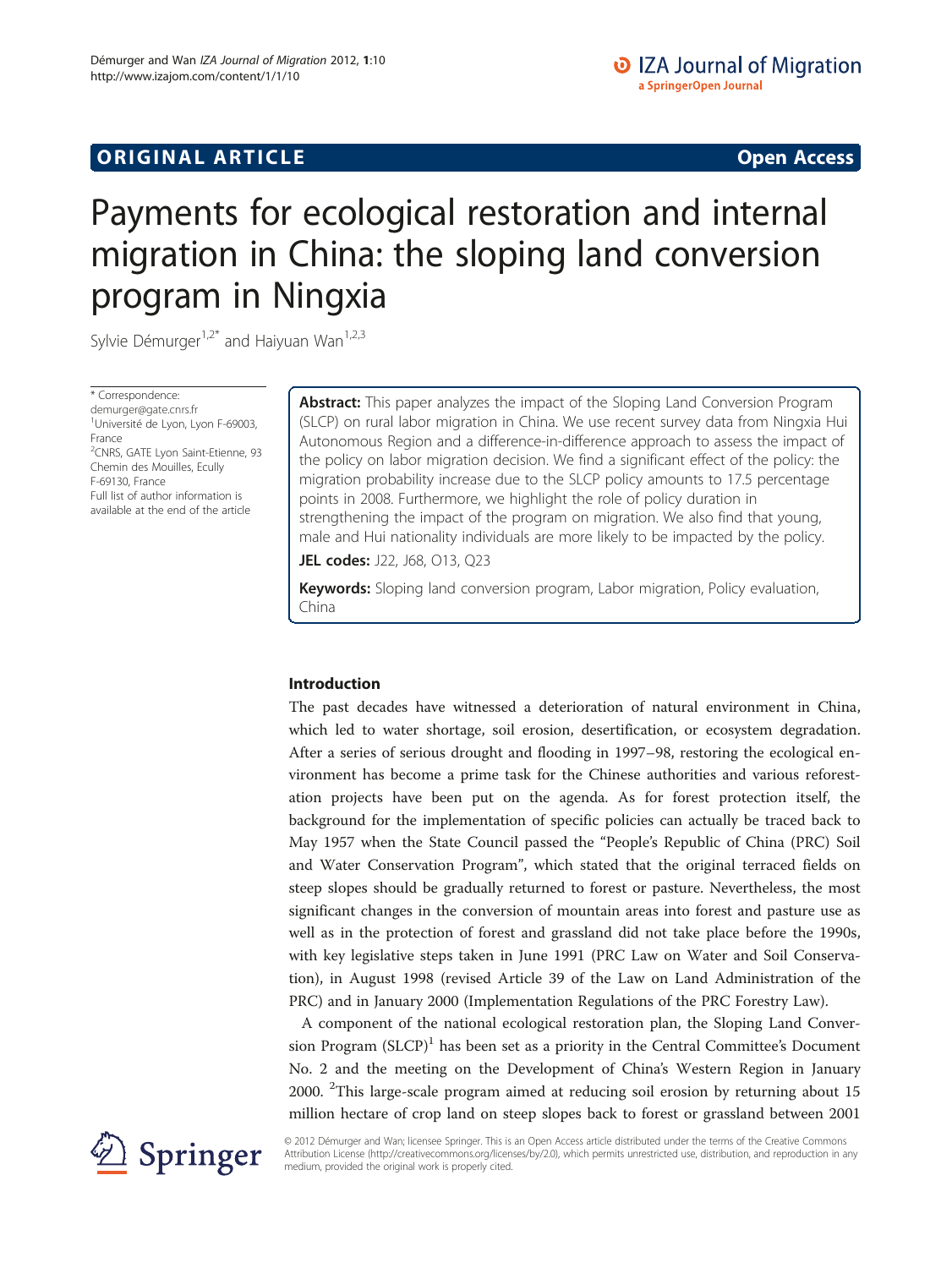and 2010<sup>3</sup>, of which 4.4 million hectare of land with a slope over 25 degrees (Xu et al. [2004b](#page-20-0)). The program also entailed the objective of restructuring the rural economy and reducing poverty through a compensation scheme, which granted participating households the payment of in-kind and cash subsidies for a period of 3 to 8 years. <sup>4</sup>A pilot phase started in 1999 in three provinces (Shaanxi, Sichuan and Gansu). In March 2000, the pilot project was officially extended, and upon its full-scale implementation by the end of 2002, it involved 25 provinces, autonomous regions and municipalities, and 1,897 counties (Xu et al. [2004a](#page-20-0)). The total project area covers 710 million hectares, accounting for 74 percent of the total country land area, and the total population in the area is 712 million, of which 78 percent is agricultural population.

The Sloping Land Conversion Program falls into the category of programs implemented worldwide under a scheme of Payments for Environmental Services (PES). As stated by Engel et al. [\(2008\)](#page-20-0), PES can be defined as "a voluntary transaction where a well-defined environmental service (or a land use likely to secure that service) is being 'bought' by a (minimum one) service buyer from a (minimum one) service provider if and only if the service provider secures service provision" (p. 664). The United States started such programs in 1986 with the implementation of the Conservation Reserve Program (CRP), a long-term reforesting program funded by the government. Similarly, Canada implemented a Permanent Cover Program (PCP) in 1989, and the European Union introduced two land conversion programs as part of the reforms of the Common Agricultural Policy in 1992 (Chen et al. [2009\)](#page-20-0). Various PES programs have also been implemented in developing countries including Costa Rica (Payments for Environmental Services Program), Bolivia (Ecological Compensation System program), Mexico (Payments for Hydrological Environmental Services program), Colombia (Environment Protection Project), or El Salvador (Environment Conservation Program).

Generally speaking, these programs have been found to have a positive impact on environmental protection and on the reduction of soil erosion (Ribaudo et al. [2001](#page-20-0); Ferraro and Kiss [2002](#page-20-0); Mapemba et al. [2007](#page-20-0); Munoz-Pina et al. [2008\)](#page-20-0). In contrast, evidence is mixed regarding their economic impact, especially for household activity choice and labor migration. In the case of the United States and Europe, Cooper and Osborn ([1998](#page-20-0)) and Ferraro and Kiss [\(2002\)](#page-20-0) found that the implementation of PES programs activated labor migration, but on the contrary, some papers argued that govern-ment payments to farmers decreased off-farm labor participation (El-Osta et al. [2004](#page-20-0); Dobbs and Pretty [2008](#page-20-0)), notably because they created an important income effect that outweighed the substitution effect (Ahearn et al. [2006](#page-19-0)). As for developing countries, the empirical findings on the impact of PES programs on migration are also inconclusive. On one hand, a body of literature shows that reforestation policies have a significant and positive impact on labor migration as well as on household income (Resosudarmo and Thorbecke [1996](#page-20-0); Pagiola et al. [2002;](#page-20-0) Alix-Garcia et al. [2005](#page-20-0); Asquith et al. [2008](#page-20-0)). According to Pagiola et al. ([2005](#page-20-0)), the PES program in Latin America increased migration possibilities of rural farmers by about 10%. On the other hand, Wunder [\(2007](#page-20-0)) found that the payment price from conversion was too low to change the benefit-cost comparison for rural peasants and their incentives to migrate in Asian developing countries.

The SLCP has also generated considerable interest regarding its effectiveness and its ecological and economic impact<sup>5</sup> (Yin [2009](#page-20-0)). So far, most economic papers have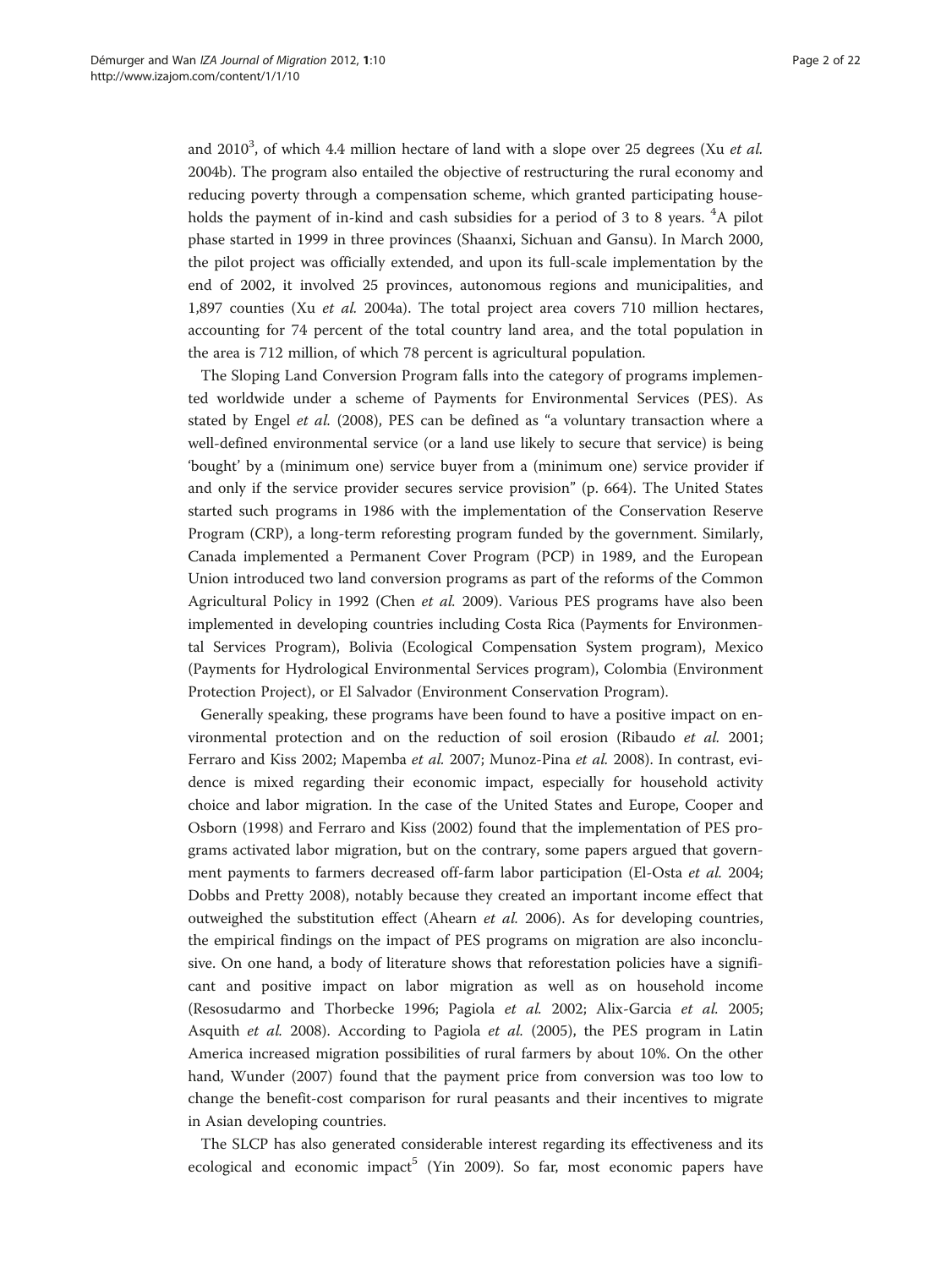analyzed and evaluated the effects of the policy on peasants' income, poverty, and offfarm labor decisions, but very few have been specifically devoted to measuring its impact on labor migration. Table 1 reviews the existing econometric literature and highlights mixed evidence on the labor allocation impact of the program. Papers that used data collected a few years after the program was launched did not find evidence of any impact of the program on off-farm labor participation (Xu et al. [2004a;](#page-20-0) Uchida et al. [2007\)](#page-20-0), although econometric assessments using more recent data found a positive impact of the SLCP on off-farm labor participation (Uchida et al. [2009](#page-20-0); Groom et al. [2010](#page-20-0); Yao et al. [2010](#page-20-0)). A range of descriptive papers argued that most peasants were not willing to participate in the program and that subsidies and free job training would not change their cost-benefit comparison. These papers concluded that the policy had little impact on peasants' participation and labor migration (Xu et al. [2004a](#page-20-0); Weyerhaeuser et al. [2005\)](#page-20-0). In the case of Ningxia Hui Autonomous Region, Zhang et al. [\(2008\)](#page-21-0) also pointed out the limited opportunities for farmers to develop off-farm businesses because of a pervasive lack of investment and policies in local social capital development. They also highlighted the lack of farmers' participation in the policymaking process as a major concern about the sustainability of the program. In contrast, some papers highlighted the attractiveness of the program to households because of the subsidy mechanism, and found that it actually induced a rapid growth of labor migration. For instance, Xu *et al.* [\(2006\)](#page-20-0) argued that the SLCP stimulated a small adjustment of the local economies and that participating farmers improved their livelihoods. Liu et al. [\(2008\)](#page-20-0) reported anecdotal evidence on the large number of surplus laborers generated by the policy that contributed to and facilitated the surge in labor migration across China.

This paper uses a dataset collected in 2009 in Ningxia Hui Autonomous Region to assess whether and to what extent the SLCP has influenced rural labor migration. It aims at answering the following research questions:  $i$ ) How labor migration changed in response to government subsidies under the SLCP framework? ii) How government policies contributed to the massive rural labor exodus observed in China since the beginning of the 2000s? Despite the number of studies on the socio-economic impact of

| Table 1 Key literature findings on the impact of the SLCP on labor migration |  |
|------------------------------------------------------------------------------|--|
|------------------------------------------------------------------------------|--|

| Reference               | <b>Studied</b><br>zone        | Year of<br>investigation | Data                                   | Method                                          | Key findings on<br>labor migration                                                                                                                                          |
|-------------------------|-------------------------------|--------------------------|----------------------------------------|-------------------------------------------------|-----------------------------------------------------------------------------------------------------------------------------------------------------------------------------|
| Uchida et al.<br>(2007) | Sichuan.<br>Shaanxi,<br>Gansu | 2003                     | 1999, 2002; 359<br>households          | Household level<br>PSM / DD                     | No significant program impact on<br>change in labor allocation into<br>off-farm work or migration.                                                                          |
| Uchida et al.<br>(2009) | Sichuan.<br>Shaanxi,<br>Gansu | 2003 & 2005              | 1999, 2002,<br>2004; 270<br>households | Individual level<br>DD / matching               | Participating households more likely<br>to shift to off-farm labor, thanks to<br>liquidity constraint relaxation.<br>Stronger impact for young and<br>educated individuals. |
| Groom et al.<br>(2010)  | Ningxia,<br>Guizhou           | 2004                     | 1999, 2003;<br>286 households          | Household<br>level Switching<br>regression & DD | Heterogeneous impact across<br>households / A positive program<br>impact on labor reallocation<br>towards local off-farm work, but a<br>negative impact on migration.       |
| Yao et al.<br>(2010)    | Shaanxi.<br>Gansu             | 2007                     | 1999, 2006 600<br>households           | Household<br>level DD                           | Significant positive impact of<br>program participation on the<br>transfer of farming labor to off-farm<br>activities.                                                      |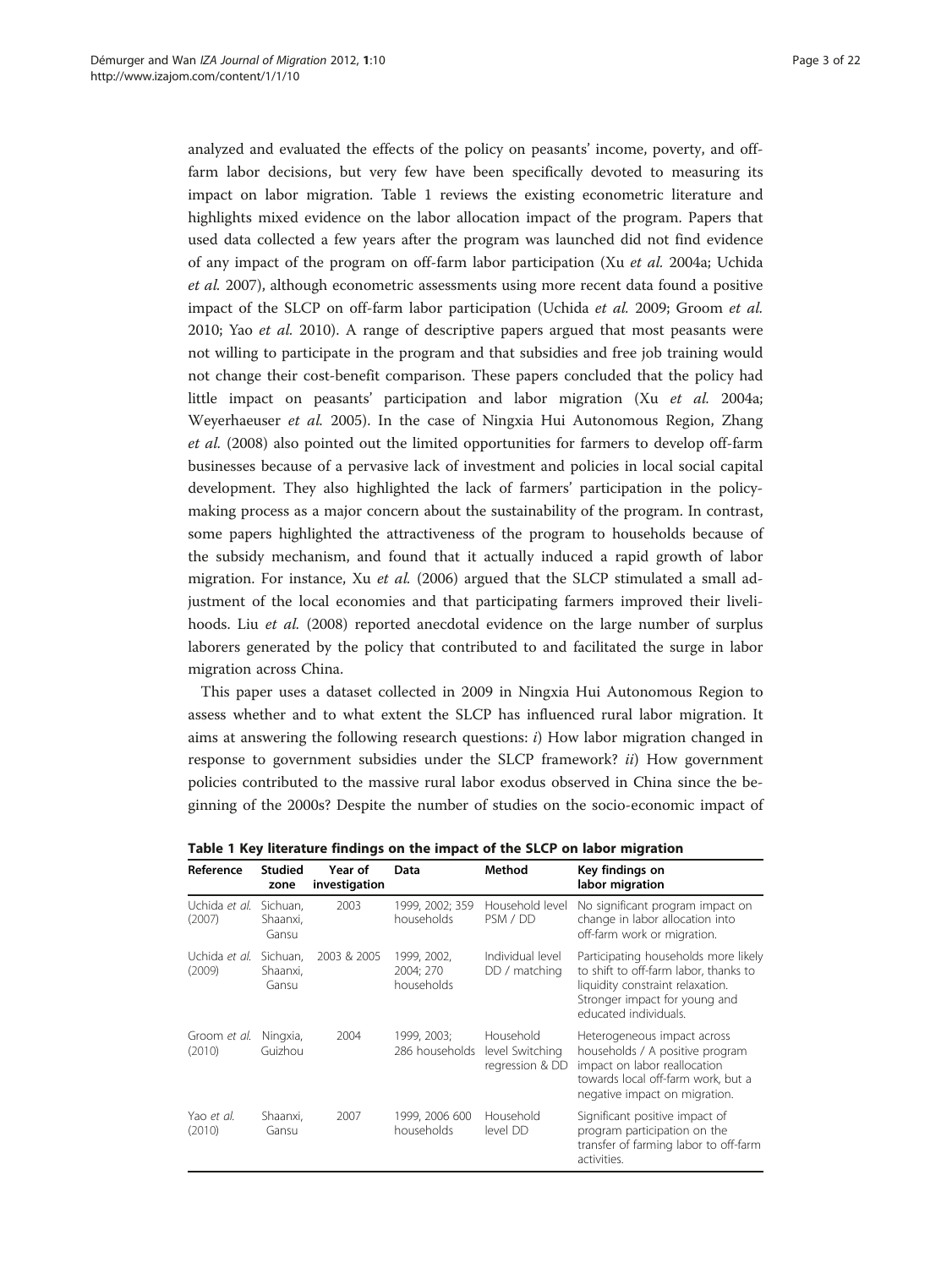the SLCP, there is a lack of knowledge on its impact on labor migration decision at the individual level. Case studies reviewed above are largely based on a few household surveys carried out only a few years after the program implementation in a limited number of provinces (as a matter of fact, most studies focused on the three pilot provinces that started the program first).

Our contribution is three-fold. First, compared to the existing literature, we use a recent dataset that covers the full implementation period of the program and that may enable us to better capture the potentially slow adjustment of household labor allocation decision. Based on these data, our analysis adds to the available literature by examining the SLCP's longer-term impact on labor migration. Second, we specifically focus on labor migration and on individual decisions. The existing literature has mainly assessed the impact of the SLCP on off-farm participation, including local off-farm work and self-employment, and usually only considered labor participation decisions at the family level (to the exception of Uchida *et al.* [2009\)](#page-20-0). As the drivers of labor migration and other off-farm decision (local self-employment or wage-work) may differ in many respects, focusing on labor migration enables us to provide a somewhat more detailed and consistent analysis by concentrating on the mechanisms through which the policy affects peasants' migration. In terms of the program sustainability, examining labor migration rather than all off-farm activities also makes sense since it not only involves a change of activity out of the farm, but also a displacement of the population out of the countryside. Third, we focus on an autonomous region populated with both Han and minority people that has not been much studied so far, and we use a fairly large and representative sample.

The rest of the paper is organized as follows. Section 1 gives an introduction to the reforestation policy and illustrates how SLCP may affect farmer's decision to migrate. Section 2 provides data description. Section 3 gives an overview of the empirical approach, discusses the identification strategy and reports regression results with the difference-in-difference approach. Section 4 proposes a sensitivity analysis using propensity score matching method. Section 5 concludes.

## 1. The policy design and its expected impact on rural-to-urban migration

The main purpose of the Sloping Land Conversion Program is to protect ecology and to maintain the natural environment by stopping land cultivation on steep plots that easily lead to soil erosion and on sand land that easily gets desertification. The policy design and implementation have been made as follows<sup>6</sup>. Local governments were responsible for evaluating land and forests. Land plots not suitable for cultivation were set to be returned to forests, and affected farmers have been given compensation, in kind and in cash, per converted hectare. In this design, farmers on erosion-prone sloping land within the upper watershed of the Yangtze River and in the upper and middle parts of the Yellow River have been the main stakeholders involved. The policy includes a grain subsidy (of 1,500 kg per converted hectare per year in the Yellow River basin<sup>7</sup>) and a cash subsidy (of 300 Yuan per converted hectare per year) (China National Forestry Economics and Development Research Center [2008](#page-20-0)). Apart from that, farmers have been granted free seedlings for trees and grass as well as free technical guidance after returning farmland to forests. The government also established some public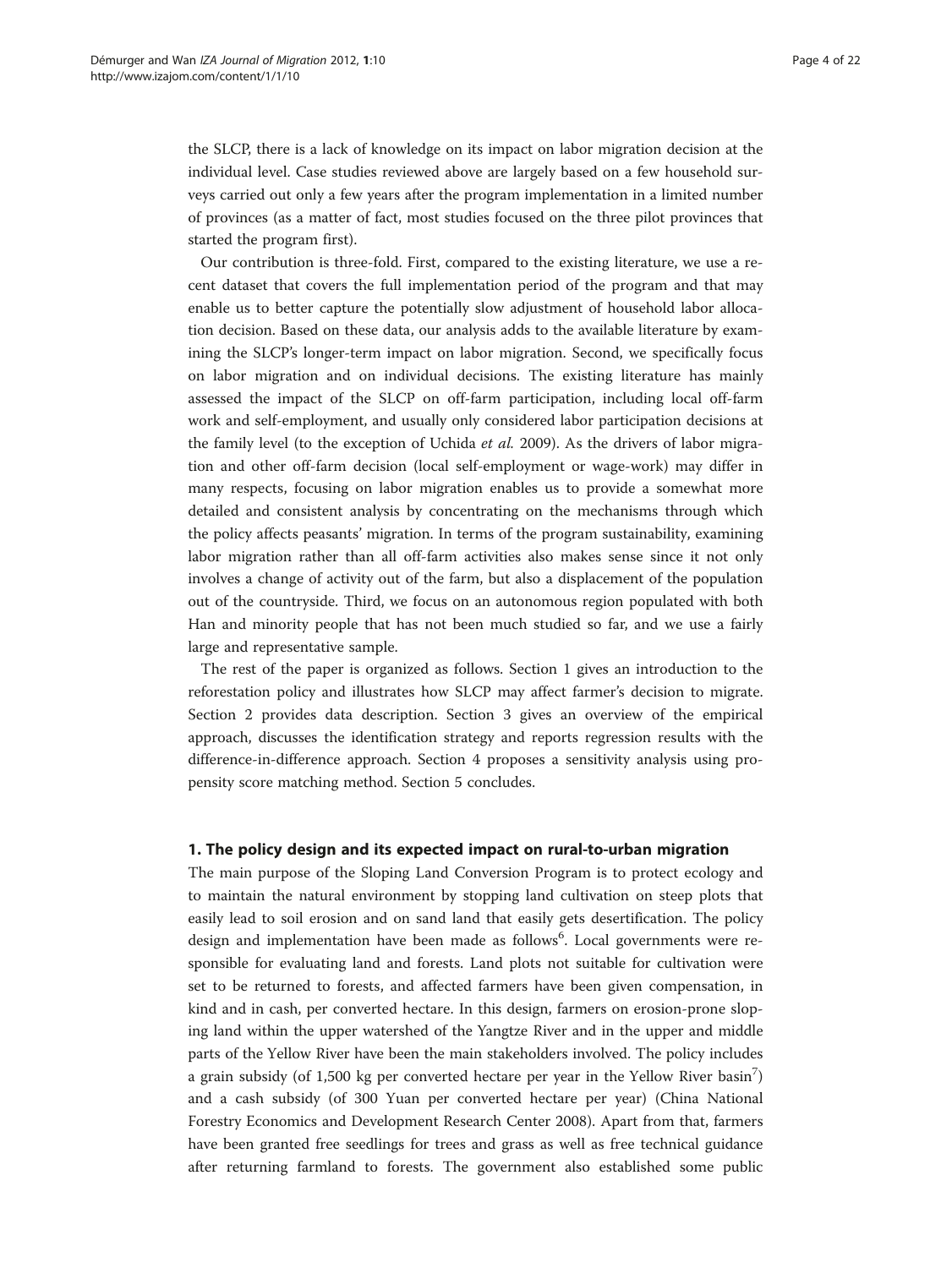employment service agencies to provide skill training to farmers, and guidance and help for those choosing to work and live in cities.

A key feature of the program is that the payment for ecological restoration has been designed so as to improve rural household livelihood directly through an increase in income, and indirectly through income source diversification. From a theoretical perspective, the impact of services payments to farmers on labor allocation, and in particular on migration, is unclear. Government payments to farmers typically induce a negative income effect and a positive substitution effect (Ahearn et al. [2006](#page-19-0)) and a key research question is to assess which effect dominates between the income effect and the substitution effect. On one hand, participating farmers can increase their income if the payments they receive exceed the opportunity cost associated with retiring their land. If the new source of income is large enough to secure their livelihood, the exogenous subsidy may lower the peasants' incentives to diversify their sources of income and thus discourage off-farm work. <sup>8</sup>On the other hand, by serving as a means to cope with risks and to relax the farmers' liquidity constraints (Key et al. [2006\)](#page-20-0), government payments can be used by farmers to finance other productive, possibly more costly but higherreturn activities, both on and off the farm, which may increase their probability to mi-grate out (Stark and Taylor [1991](#page-20-0); Zhao [1999](#page-21-0); Uchida et al. [2005](#page-20-0)). At the same time, the increased leisure time provided to peasants who participate in the program may give them an additional incentive to seek to migrate out (Evenson [1978](#page-20-0)). As for China, migration is both costly and risky for peasants with low education and skills and with poor access to information, markets and capital, and because of the liquidity constraint, labor migration is usually undertaken by the better-off rural households (Uchida et al. [2009](#page-20-0)). In this perspective, PES may serve as a redistributive tool and release the financial constraint to allow the poorest to migrate. One may also expect that the longer the peasants participation, the larger the program effect on migration. For all these reasons, the global net effect of SLCP on labor migration is theoretically uncertain and needs to be empirically assessed.

#### 2. Survey data description

This paper uses a dataset collected by Hitotsubashi University and Beijing Normal University in 2009 in the Ningxia Hui Autonomous Region. The region lies in the arid and semi-arid areas in the middle reaches of the Yellow River and is sparsely populated. With an area of about 66,400 square kilometers, it is the smallest and among the most ecologically fragile provinces of China. In economic terms, it is also one of the poorest provinces, with a rural per capita annual income of 4,675 yuan in 2010, well below the national average of 5,919 yuan. Another feature that distinguishes the Autonomous Region is that it is populated with both Han and minority people. The Han population accounts for 64.7% of Ningxia 6.3 million population in 2010 and the largest minority group, the Hui nationality, accounts for 34.6% of Ningxia total population (Statistical Bureau of Ningxia Hui Autonomous Region [2011\)](#page-20-0).

The investigation was implemented from March to April 2009, and was especially designed for research on the Sloping Land Conversion Program (SLCP). A stratified random sampling method was used to collect the data, and the survey investigated 3 prefecture-level cities, 9 counties, 60 villages and 800 peasants. Figure [1](#page-5-0) shows the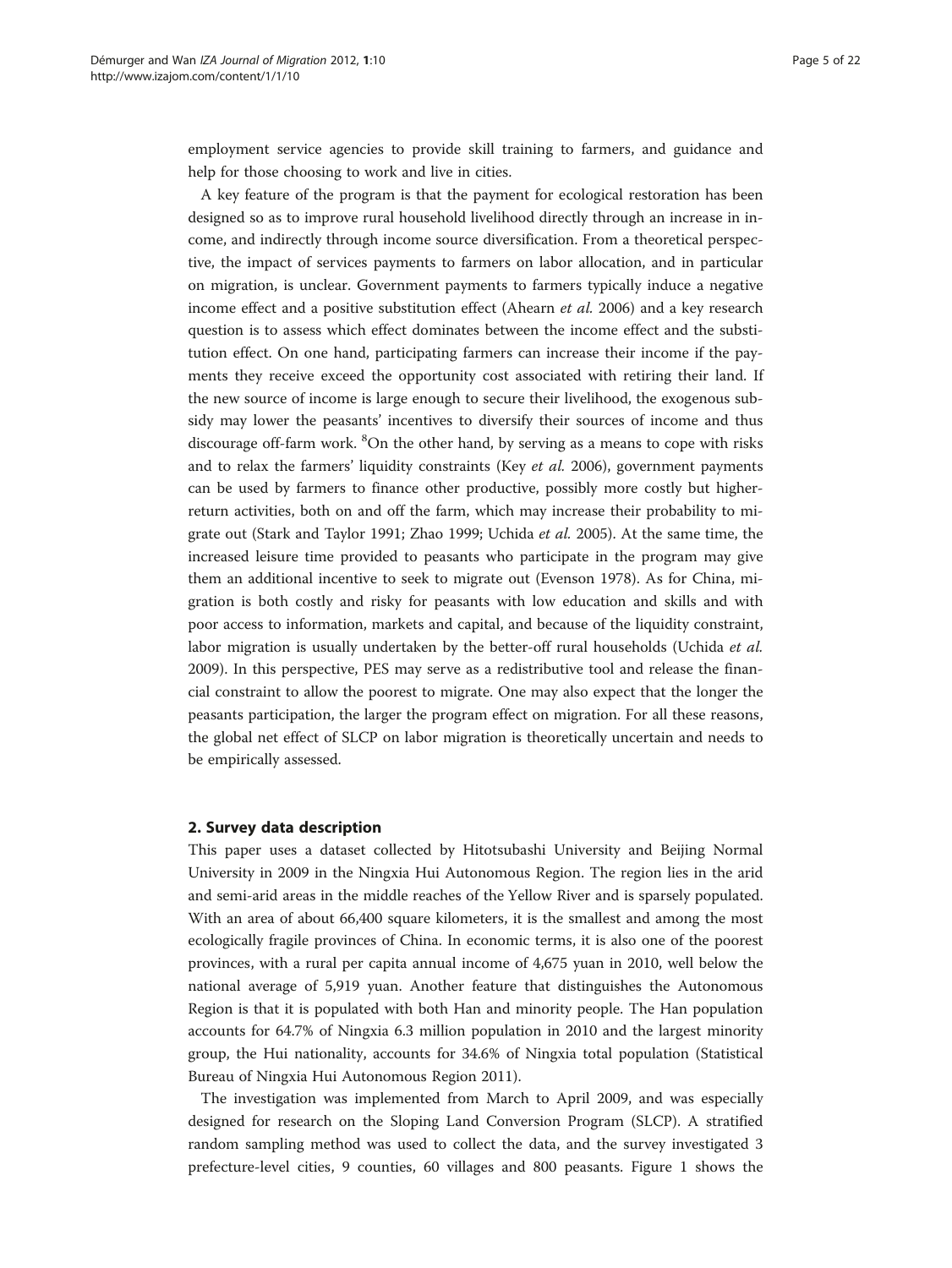<span id="page-5-0"></span>

location of the surveyed prefecture-level cities and counties. Ningxia Hui Autonomous Region is made up of 5 prefecture-level cities and 11 counties. The 2 non-surveyed prefectures are located in the Northern richer part of the autonomous region and include the capital city, Yinchuan. The 3 prefecture-level cities surveyed are the poorest, with an average rural household net income per capita ranging from 3,477 to 5,041 yuan in 2010 (Statistical Bureau of Ningxia Hui Autonomous Region [2011](#page-20-0)). On average, one village was randomly selected in each township, and thirteen randomly sampled households were interviewed in each village. Collected information includes family and individuals' basic information, labor migration, employment, income and expenditure, consumption and information on SLCP participation. Enumerators were requested to ask the household to recall the related information for the years 2002 and 2008. In the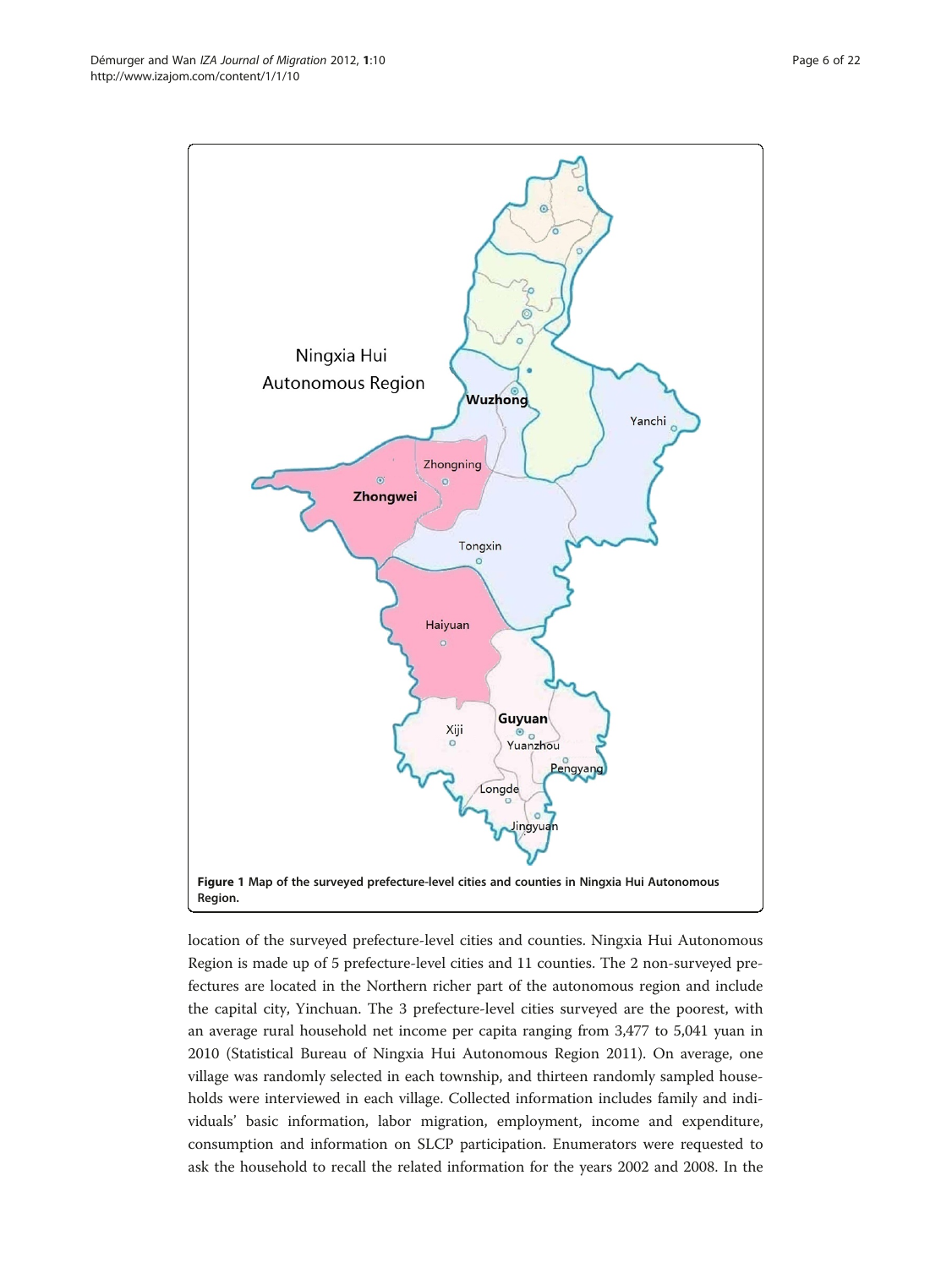following analysis, information for the year 2008 will be treated as after-policy information, while information for the year 2002 will be treated as pre-policy information. Two sources of potential bias must be acknowledged here. First, as highlighted in Uchida et al. [\(2009\)](#page-20-0), recall data may be subject to a recall bias. However, as we focus on migration participation and not on migration duration or on wage income, we may expect households to remember more clearly whether or not household members were migrating in 2002. Second, and potentially more important, there could be a selection bias if a large number of rural households had (permanently) migrated elsewhere between 2002 and 2008. Unfortunately, the survey does not document this issue, which does not enable us to assess to what extent migrated households could affect our results. Nevertheless, given that permanent migration remains very limited in China due to strong institutional constraints (notably through the *Hukou* household registration system), we expect the bias not to be too strong though we acknowledge the potential for problems related to this issue.

The survey collected 800 valid household questionnaires, with 500 SLCP participating households (62.5% of the sample) and 300 non-participating households. At the village level, 53.3% of the surveyed villages had a 100% participation share while 21.7% (13 villages) had no conversion at all in 2008. On average, the household participation share at the village level in 2008 was 66.67%.

Regarding SLCP participation, the participating peasants did not all enter the program at the same time. The program was first implemented in 2000, with only 6 households enrolled in our sample. In the following years, the program progressively expanded, with 23, 52, 128, 187, and 104 additional households entering the program in 2001, 2002, 2003, 2004 and 2005 respectively. In order to use the difference-indifference method (see below), we should only keep peasants who did not enter the program before 2002, considered as our pre-policy year. As a consequence, we have dropped from the sample the 29 households who entered the program before 2002, and we are left with 471 households in the participating group<sup>9</sup>. The participation duration in the program for participating peasants ranges from 3 to 6 years at the end of 2008, with an average of 4.27 years. Finally, we restrict our sample of individuals to the working-age population (aged between 16 and 65) so that we have 1,000 individuals (300 households) in the non-participating group and 1,673 individuals (471 households) in the participating group.

The exogeneity of the SLCP policy has been established by the existing literature (Uchida et al. [2009](#page-20-0)). Though in principle the peasants' involvement was based on "voluntary" participation, anecdotal evidence indicates that in practice, local governments often focused on the natural condition of the land as the main criterion for de-termining the land and the area to convert. Tao et al. ([2004](#page-20-0)) argue that most peasants did not have the option to choose whether they can participate in the program or not, how much land they had to return, and what kind of trees they could plant on the returned farmland. As demonstrated in Zuo [\(2001\)](#page-21-0) and Bennett and Xu [\(2008\)](#page-20-0), the targeting of areas to retire has generally been conducted via a top-down approach, starting with retirement quotas that were distributed from the central government to the provinces, followed by subsequent distribution down through counties, townships and finally to participating villages. Then the local government would decide on peasants' participation in the program on a land criterion, with impoverished lands on steep hills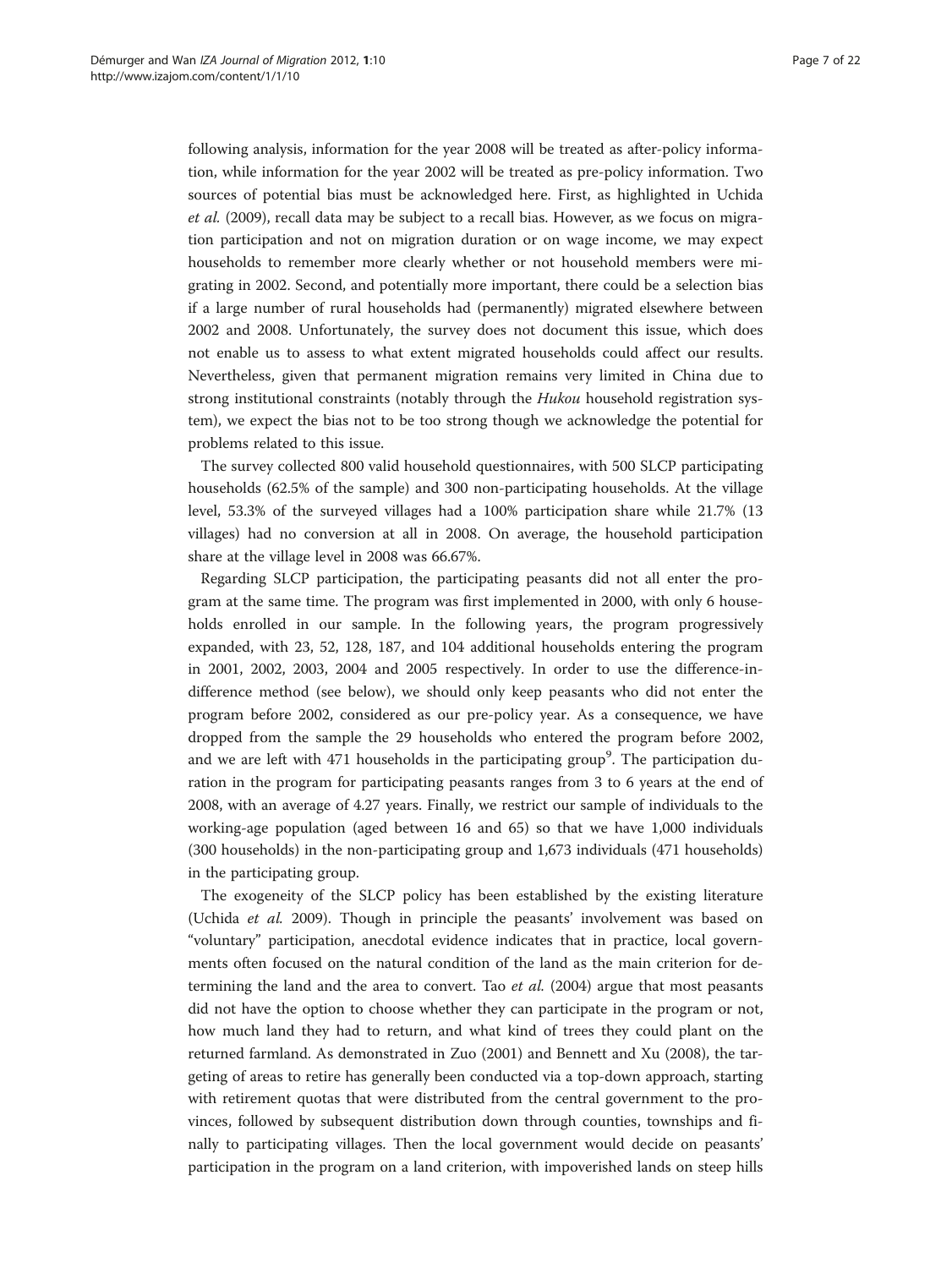and far away from the village being designed to return to forest. Xu et al.  $(2010)$  also point to the fact that households have had unequal access to the program, and in some cases, have been forced to participate when they would otherwise have not. In our own sample, the compulsory nature of the policy appears from a set of questions. In the participating group, about three quarters of the participating households reported having no or limited choice to participate when entering the program. Moreover, to the question(s) "Were you free to choose the area (the land) to return to forest?", 95 percent answered "No, it has been compulsorily arranged by the village or government". On the other hand, 72 percent in the non-participating group declared being willing to participate. As peasants' will was clearly not taken into consideration, the policy can be treated as being largely exogenous to rural households.<sup>10</sup>

Land characteristics further confirm that plots with poor geographical characteristics, far away from home, with a steep slope and of a poor quality were more likely to be returned to forest than kept as cultivated land. Available data for SLCP participating households in the survey highlight large differences between converted and nonconverted plots in slope, distance to home and land quality, all criteria chosen by the government to decide on land conversion (Table 2). As for land slope, only 14 percent of the converted land is flat, while the share amounts to 52 percent for non-converted plots, which indicates that higher quality and flat land is still cultivated. In contrast, more than 59 percent of the converted land has a slope higher than 25 percent, against 23 percent for non-converted plots. Regarding land quality, more than 45 percent of the converted land was reported by households as of a bad or very bad quality, while the corresponding figure for non-converted land is less than 4 percent.

Table [3](#page-8-0) displays summary statistics on individual and household characteristics by participation status. Generally speaking, individuals in the participating group are more educated: the proportion of individuals in the non-participating group who have received only primary (or no) education amounts to 55.5% while that of individuals in the participating group is 49.5%. Moreover, there is a clear distinction between Han and Hui people, with the former being significantly more largely represented in the participating group.

|                                                            | <b>Converted land</b> | Non-converted land |
|------------------------------------------------------------|-----------------------|--------------------|
| Slope of the land (%)                                      |                       |                    |
| Flat                                                       | 14.21                 | 51.99              |
| Gentle slope                                               | 26.26                 | 24.94              |
| Steep slope (more than 25 percent)                         | 59.53                 | 23.06              |
| Minutes walk to plots                                      | 30.45                 | 20.67              |
| Land quality compared to other land within the village (%) |                       |                    |
| Very good                                                  | 2.50                  | 17.88              |
| Good                                                       | 15.49                 | 46.19              |
| So-so                                                      | 36.70                 | 32.17              |
| Bad                                                        | 29.15                 | 3.20               |
| Very bad                                                   | 16.16                 | 0.55               |
| Sample size (plots)                                        | 1,801                 | 1,812              |

| Table 2 Land characteristics for participating households |  |  |
|-----------------------------------------------------------|--|--|
|-----------------------------------------------------------|--|--|

Source: Survey data collected by Beijing Normal University and Hitotsubashi University in 2009.

Notes: Land characteristics are only available for participating households. The survey asked participating households to report land characteristics for up to five plots for each category of land, converted or non-converted. Numbers reported in the table are averages over all declared plots in each category.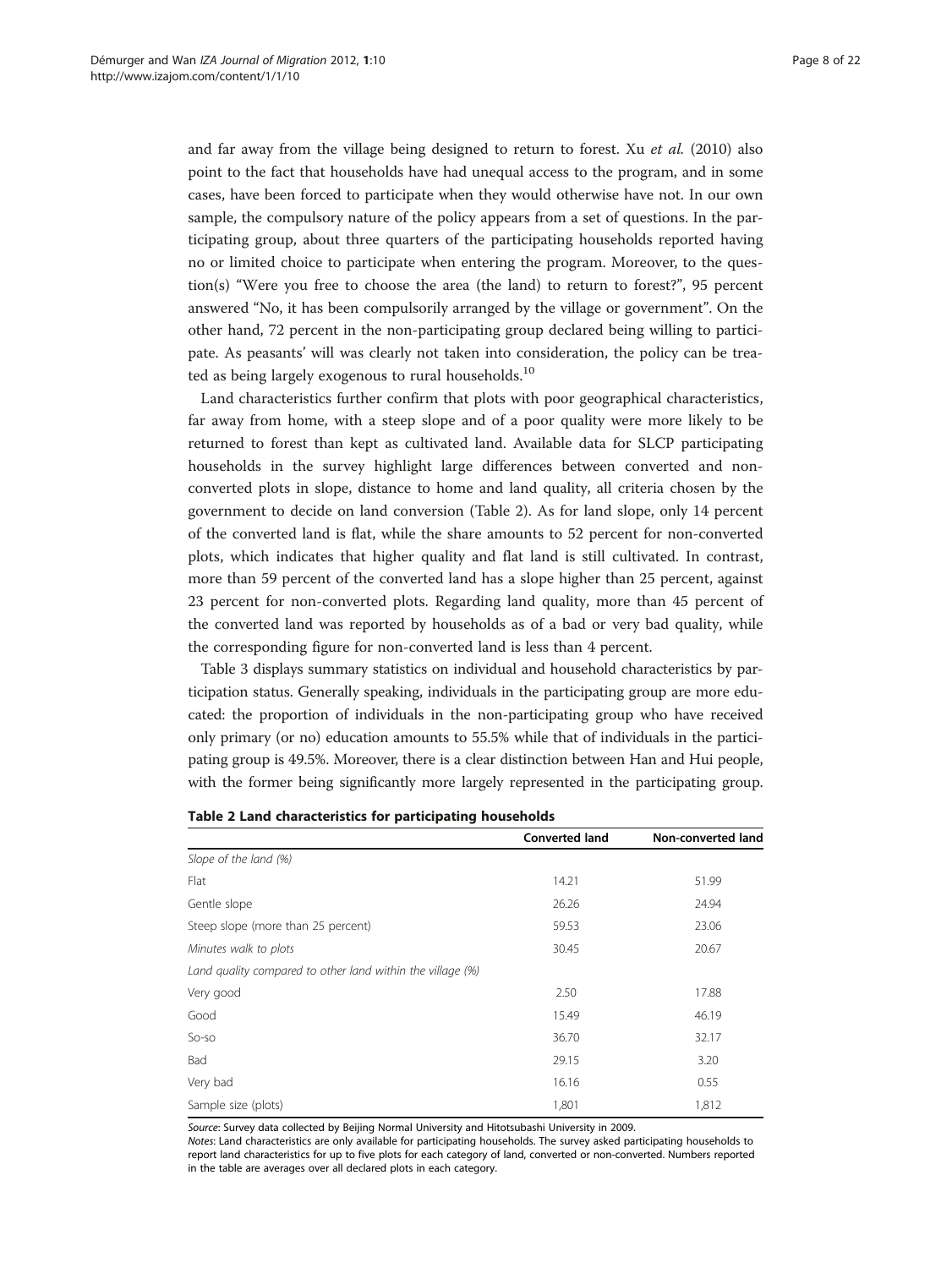|                                                               |       | <b>Total Participating</b><br>group | Non-participating<br>group | Mean<br>test |
|---------------------------------------------------------------|-------|-------------------------------------|----------------------------|--------------|
| Individual characteristics                                    |       |                                     |                            |              |
| Gender (% male)                                               | 0.519 | 0.523                               | 0.511                      | <b>NS</b>    |
| Age (years)                                                   | 35.68 | 35.69                               | 35.66                      | <b>NS</b>    |
| Hui nationality                                               | 0.413 | 0.375                               | 0.477                      | ***          |
| Marital status (married %)                                    | 0.681 | 0.674                               | 0.693                      | <b>NS</b>    |
| Education (primary & below)                                   | 0.517 | 0.495                               | 0.555                      | ***          |
| Education (junior middle school)                              | 0.310 | 0.330                               | 0.277                      | ***          |
| Above 9-year compulsory education                             | 0.172 | 0.175                               | 0.168                      | <b>NS</b>    |
| Years of education                                            | 5.847 | 6.072                               | 5.470                      | ***          |
| Migrant (above 1 month)                                       | 0.243 | 0.283                               | 0.176                      | ***          |
| Migrant (above 3 months)                                      | 0.218 | 0.253                               | 0.159                      | ***          |
| Family characteristics at baseline (2002)                     |       |                                     |                            |              |
| Household size                                                | 5.186 | 5.203                               | 5.158                      | <b>NS</b>    |
| Number of children under 15                                   | 1.870 | 1.864                               | 1.881                      | <b>NS</b>    |
| Number of adults                                              | 3.199 | 3.289                               | 3.048                      | ***          |
| Number of elderly                                             | 0.128 | 0.118                               | 0.145                      | ***          |
| Land per adult (mu)                                           | 9.466 | 8.217                               | 11.55                      | **           |
| Dry land (% of total land)                                    | 0.934 | 0.911                               | 0.971                      | ***          |
| Village information                                           |       |                                     |                            |              |
| Proportion of migrants in the village labor force in 2002 (%) | 23.26 | 21.74                               | 25.81                      | ***          |
| Lowest distance from village to the county center (km)        | 41.11 | 45.64                               | 33.55                      | ***          |
| Sample size                                                   | 2,673 | 1,673                               | 1,000                      |              |

<span id="page-8-0"></span>

| Table 3 Summary statistics for participating and non-participating individuals, 2008 |  |  |  |  |  |  |
|--------------------------------------------------------------------------------------|--|--|--|--|--|--|
|--------------------------------------------------------------------------------------|--|--|--|--|--|--|

Source: Survey data collected by Beijing Normal University and Hitotsubashi University in 2009. The village geography information (from village to county center) is from Ningxia Autonomous Regional Bureau of Surveying and Mapping, 1989. Ningxia Autonomous Region: Atlas of Counties. Beijing: China Map Publishing House. Additional information comes from the Statistical Bureau of Ningxia Hui Autonomous Region (2008). Land and Resources Ningxia Statistical Yearbook, China Statistics Press, or has been collected from Google distance calculator: [www.daftlogic.com/projects-google-maps](http://www.daftlogic.com/projects-google-maps-distance-calculator.htm)[distance-calculator.htm.](http://www.daftlogic.com/projects-google-maps-distance-calculator.htm)

Notes: The mean test column indicates the significance level of mean differences between SLCP participating individuals and SLCP non-participating individuals. NS=not significant; \*\*\* significant at 1 percent.

Besides education and ethnicity, no other individual characteristics appear to be significantly different between the participating and the non-participating groups.

As for our outcome variable of interest, Table 3 shows very different migration patterns between the participating and the non-participating groups. In this analysis, we identify migrants as household members who declared working outside their home township for at least one month during the year of interest.  $^{11}$ As shown in Table 3, the propensity to migrate in 2008 is significantly higher in the participating group (28.3 percent) compared to the non-participating group (17.6 percent). Interestingly, the initial village shares of migrants highlight a reverse picture: for the non-participating group, the proportion of migrants in the village labor force was 25.8 percent in 2002, compared to 21.7 percent for the participating group. Given the design of the policy, these statistics are consistent with the targeting of remote hilly lands: in remote villages, the incidence of labor migration is usually lower because of higher associated migration costs. This is confirmed by the significantly longer distance to the county seat for the participating group (45.6 km on average against 33.6 km for the nonparticipating group).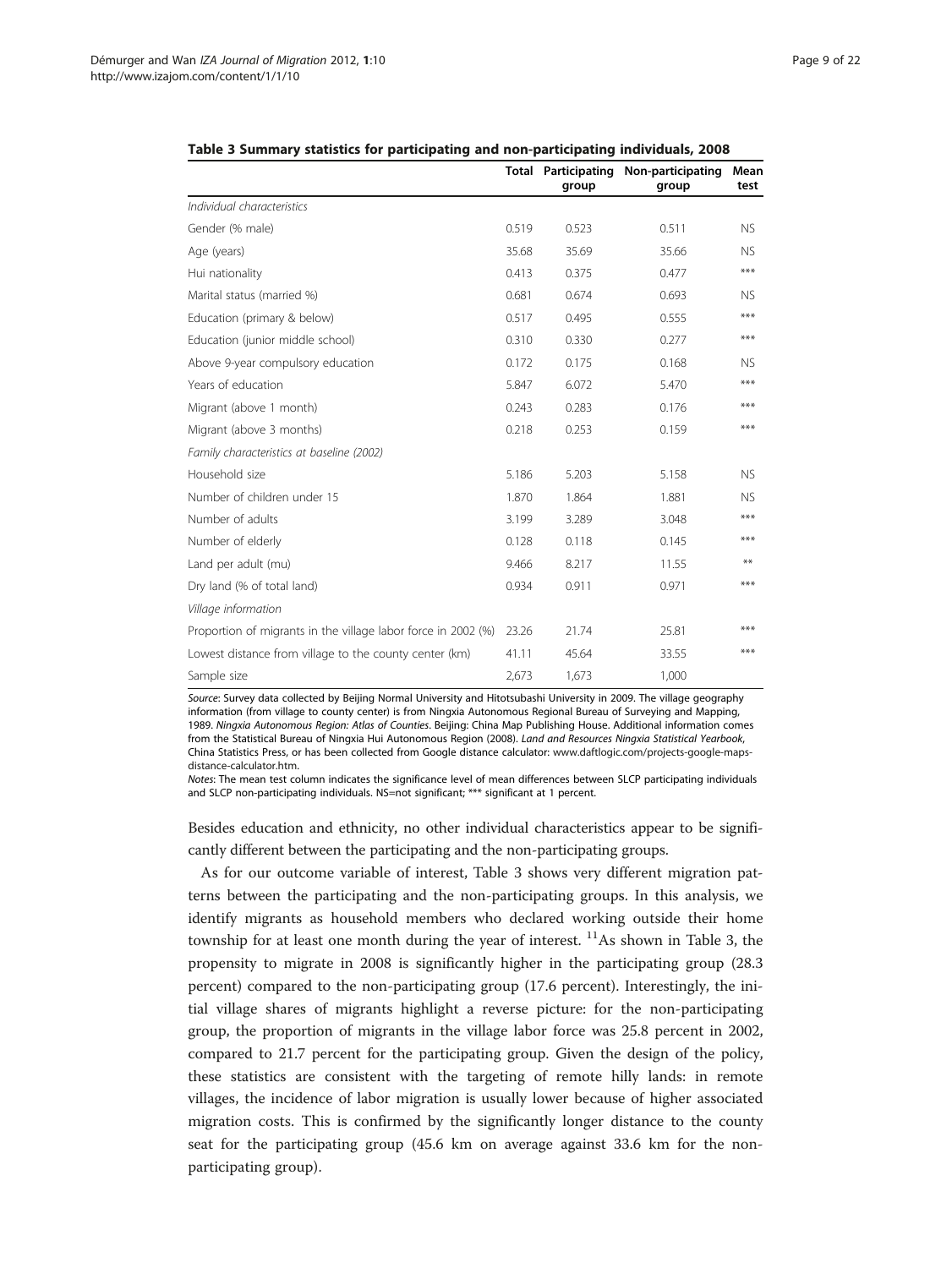With regard to household characteristics at baseline (2002), individuals in the participating group belong to households with more adults and fewer elderly, and a smaller land endowment per adult at the beginning of the program. The average land endowment per person is 8.22  $mu^{12}$  per person, as compared to 11.55 for non-participating households.

## 3. The impact of the Sloping Land Conversion Program on labor migration

## 3.1. Empirical approach

Our objective is to assess whether the Sloping Land Conversion Program has been effective in increasing rural labor migration among participating peasants. To do so, we construct a "natural experiment" from the policy and we test whether rural labor migration patterns are significantly different between SLCP participating individuals and non-participating individuals. We use a difference-in-difference (DD) approach to measure the net effect of the SLCP policy on labor migration, with a simple case of a two-group two-period model for the outcome.

Let us consider that the SLCP participating peasants are the treatment group  $(T=1)$ and the non-participating peasants are the control group  $(T=0)$ . The time before the policy implementation is denoted  $t_0$ , and the time after  $t_1$ . The difference-in-difference estimator is given by:

$$
DD = E(Y_{t_1} - Y_{t_0}|T = 1) - E(Y_{t_1} - Y_{t_0}|T = 0)
$$
\n(1)

where  $Y_t$  is the outcome of interest (migration in our case) for an individual i (either treated or not treated) at time  $t$ . The first difference (within parentheses) eliminates individual systematic effects and the second difference (between parentheses) eliminates time effects that are common to both groups.

In practice, it can be translated into the following estimation model:

$$
Y_{it} = \beta_0 + \beta_1 \times Year_t + \beta_2 \times Treated_i + \beta_3 \times (Year_t * Treated_i) + \varepsilon_{it}
$$
\n(2)

where  $t$  indexes the year, and  $i$  indexes the individual. The variable Year is a dummy variable that equals 1 after the policy implementation (and 0 otherwise). The variable Treated is a dummy variable that indicates whether the individual belongs to a SLCP participating household (and 0 otherwise). The coefficient  $\beta_3$  of the interaction term Year\*Treated is the coefficient of interest that measures the net impact of the policy on labor migration.

The main identification condition for the estimation of the SLCP effect is that there are no other shocks than the new policy that may affect the differential migration decision of the participating group relative to the non-participating group. We control for as many observables (at the individual, the household and the village levels) as possible to fill up this kind of deficiency, and we estimate the following linear probability equation for the likelihood of migration in year t:

$$
Y_{it} = \beta_0 + \beta_1 \times Year_t + \beta_2 \times Treated_i + \beta_3 \times (Year_t * Treated_i) + \gamma X_{it} + \varepsilon_{it}
$$
 (3)

The vector  $X$  contains time invariant or time-varying control variables, such as gender, age, education, marital status, ethnicity, family composition, land area per person, village migration networks and distance to the county seat; ε is the error term for the unobservable factors that affect labor migration. The estimations rely on linear models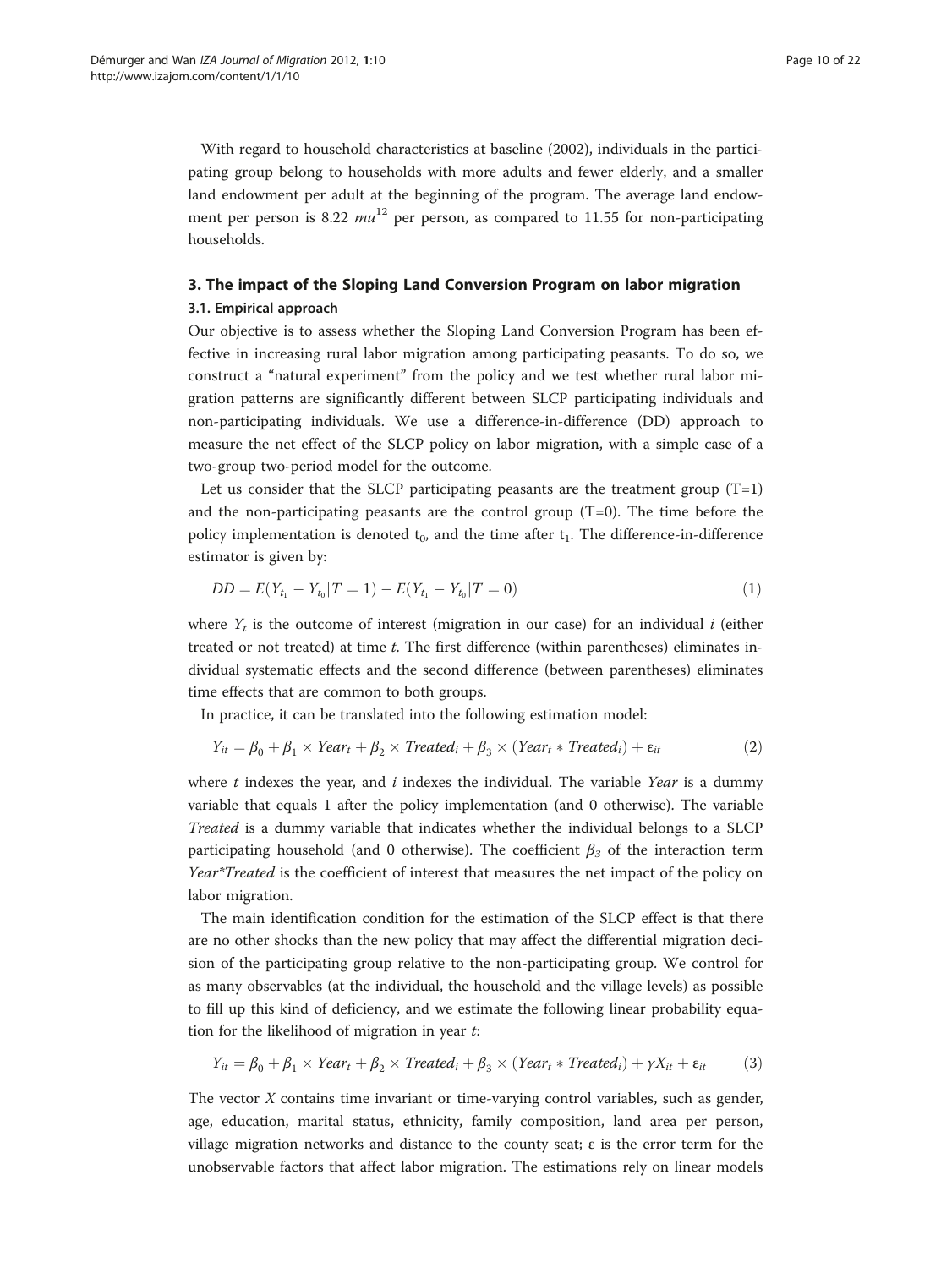(OLS) for the binary dependent variable that have the advantage over logit or probit models to provide a straightforward causal interpretation (Angrist and Pischke [2008](#page-20-0)). Moreover, individual decisions are assumed not to be independent across members of a given household and estimations are run allowing for intra-household correlations through a cluster effect.

#### 3.2. Estimation results from DD model

To start with, Table 4 reports simple descriptive statistics for migration propensity by treatment and by year. Reading rows first emphasizes the differences between the two groups of farmers. Before the implementation of the SLCP policy, the subsequent nonparticipating group was more involved in migration than the subsequent participating group, with a 6.8 percentage points difference. The outcome is totally reversed after the policy, since the participating group exhibits a higher migration share than the nonparticipating group. The difference-in-difference (DD) estimate of 17.5% is the difference between a negative pre-intervention difference and a positive post-intervention difference, leading to a strongly positive DD estimate.

Before presenting the estimation results for equation (3), Table [5](#page-11-0) displays individual migration status changes between 2002 and 2008 that may help understanding the transition patterns. The internal migration phenomenon in China is characterized by its temporary nature, with somehow important return migration (Démurger and Xu [2011](#page-20-0)). Interestingly, Table [5](#page-11-0) shows that in our sample, return migration is much more important for the non-participating group than for the participating group between 2002 and 2008. Hence, the reversed migration shares observed in Table 4 are derived from a combination of higher return migration rates and lower new migration rates for the non-participating group.

Table [6](#page-12-0) reports various estimation results of equation (3). The coefficient of interest appears in the third row: it measures the impact of the Sloping Land Conversion Program on labor migration for participating individuals relative to non-participating individuals. As the coefficient for the interaction term is positive and significant, estimations confirm that the policy has been effective in contributing to rural labor force exodus. The estimates suggest that program participation increased the migration probability by 17.5 percentage points in 2008 compared to the observed changes in the non-treated group.

Table [6](#page-12-0) also demonstrates that migration decision depends on a set of various factors related to socioeconomic and family characteristics. Migrants are young<sup>13</sup> male individuals with an education level of about 6 to 9 years<sup>14</sup>, all characteristics consistent with standard findings in the empirical literature on China (see Zhao [\(2005\)](#page-21-0) for a review). In contrast, after controlling for age, gender and family characteristics, we do not find any

| <b>Migration share</b>   | Participating group | Non-participating group | Difference between groups |
|--------------------------|---------------------|-------------------------|---------------------------|
| <b>Year 2002</b>         | 17.2%               | 24%                     | $-6.8\%$                  |
| <b>Year 2008</b>         | 28.3%               | 17.6%                   | 10.7%                     |
| Difference between years | 111%                | $-64%$                  | DD=17.5%                  |

Table 4 Migration shares by treatment and by year

Source: Survey data collected by Beijing Normal University and Hitotsubashi University in 2009.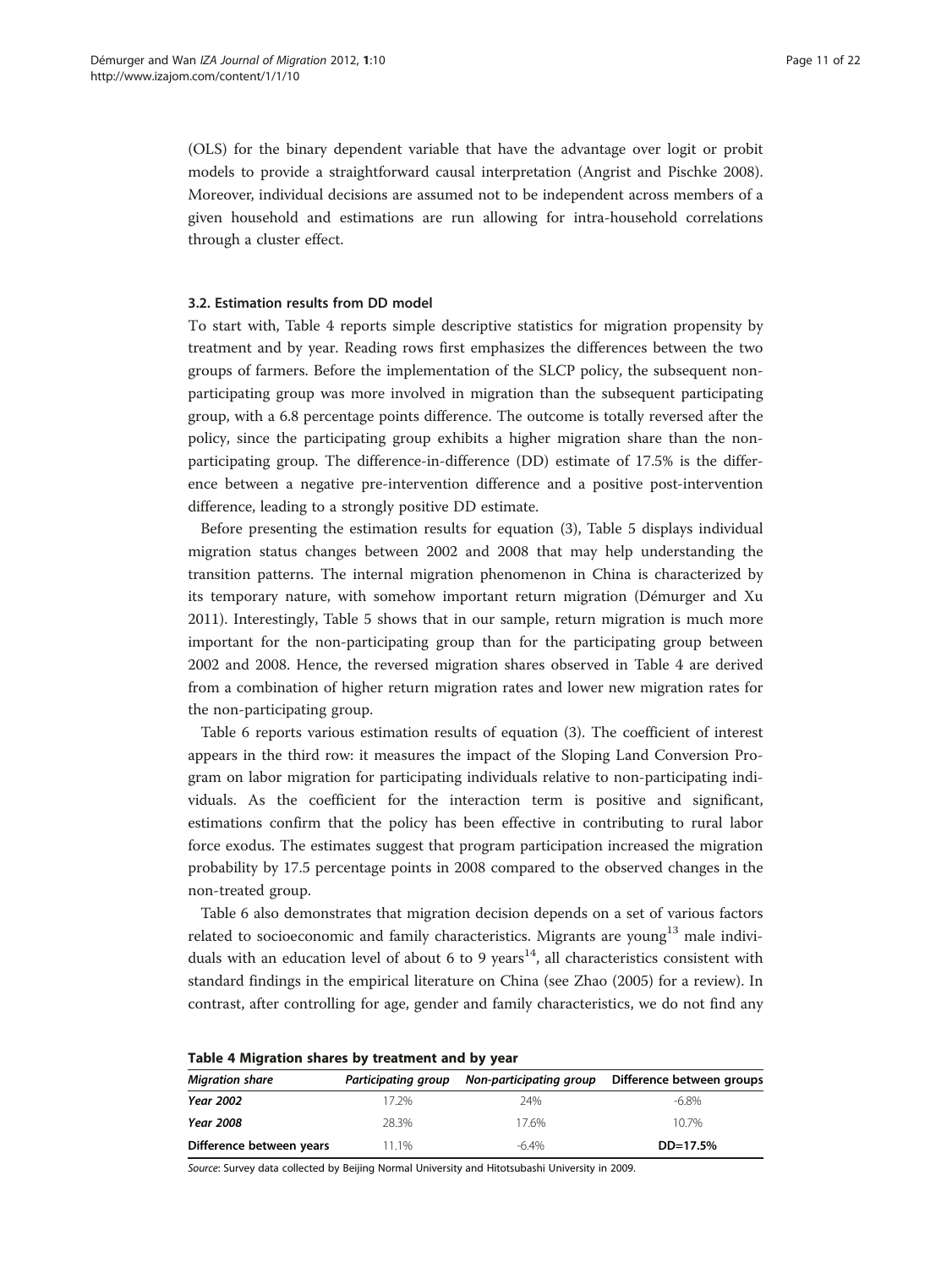| Individual situation change<br>between 2002 and 2008 | Participating<br>group | Non-participating<br>group | <b>Total</b> |
|------------------------------------------------------|------------------------|----------------------------|--------------|
| Migrant to non-migrant                               | 42                     | 114                        | 156          |
|                                                      | 2.51%                  | 11.40%                     | 5.84%        |
| No change                                            | 1,403                  | 836                        | 2,239        |
|                                                      | 83.86%                 | 83.60%                     | 83.76%       |
| Non-migrant to migrant                               | 228                    | 50                         | 278          |
|                                                      | 13.63%                 | 5.00%                      | 10.40%       |
| Total                                                | 1,673                  | 1,000                      | 2,673        |

<span id="page-11-0"></span>Table 5 Individual migration transition from pre- to post-policy

Source: Survey data collected by Beijing Normal University and Hitotsubashi University in 2009.

Note: "no change" means that the individual remained either migrant or non-migrant over the period.

significant difference in migration probability between Han and Hui nationality groups or between married and non-married individuals.

In terms of family characteristics, household composition and assets at baseline all have a significant effect on labor migration. First, we find that the number of adults in the family significantly increases the individual probability to migrate whereas the number of dependents, both young and old, significantly reduces the probability to migrate. A larger labor force reduces the opportunity cost for the family to send migrants to cities but a higher dependency ratio of the household significantly reduces family labor availability for migration. Second, the household per capita land holding in 2002 is unsurprisingly found to have a negative and significant impact on labor migration. It reflects the demand for farm labor, and in the specific case of China, it may also reflect the need for households to keep farming their land if they want to protect their land use rights. Once the labor force size is controlled, only families with smaller landholdings can afford sending household members to migrate. Finally, at the village level, we find that existing migration networks in 2002 play a significant and positive role in peasants' migration decision. A higher proportion of migrants in the village labor force can indeed help reducing information collection costs and psychological costs associated with migration.

To further explore the labor migration impact of SLCP participation, we consider three variants that reflect differences in the intensity of program participation: the duration in the policy (measured by the number of years in the program), the program area (measured by the converted area) and the participation intensity (measured by the ratio of converted area to total landholdings). Estimation results are reported in Table [6](#page-12-0), columns (2) to (4). All the coefficients for the interaction terms are positive and significant, which indicates that a deeper participation favored labor migration. The strongest impact is found for the intensity of participation in the program: our estimates suggest an increase in the migration probability by 20.7 percentage points for a one percent increase in the ratio of program area to total land area. Both duration in the program and the area converted are also found to facilitate migration, with coefficient estimates of 0.0344 and 0.00192 respectively. These results confirm the program effectiveness in facilitating labor migration for participating farmers. Interestingly, the estimated magnitude of the effects for both participation intensity and duration is very close to Uchida et al. [\(2009](#page-20-0)) findings. We find slightly higher effects though (0.207 against 0.159 for intensity and 0.0344 against 0.020 for duration), which is consistent with the view of a potentially slow adjustment of household labor allocation decision<sup>15</sup> after the policy is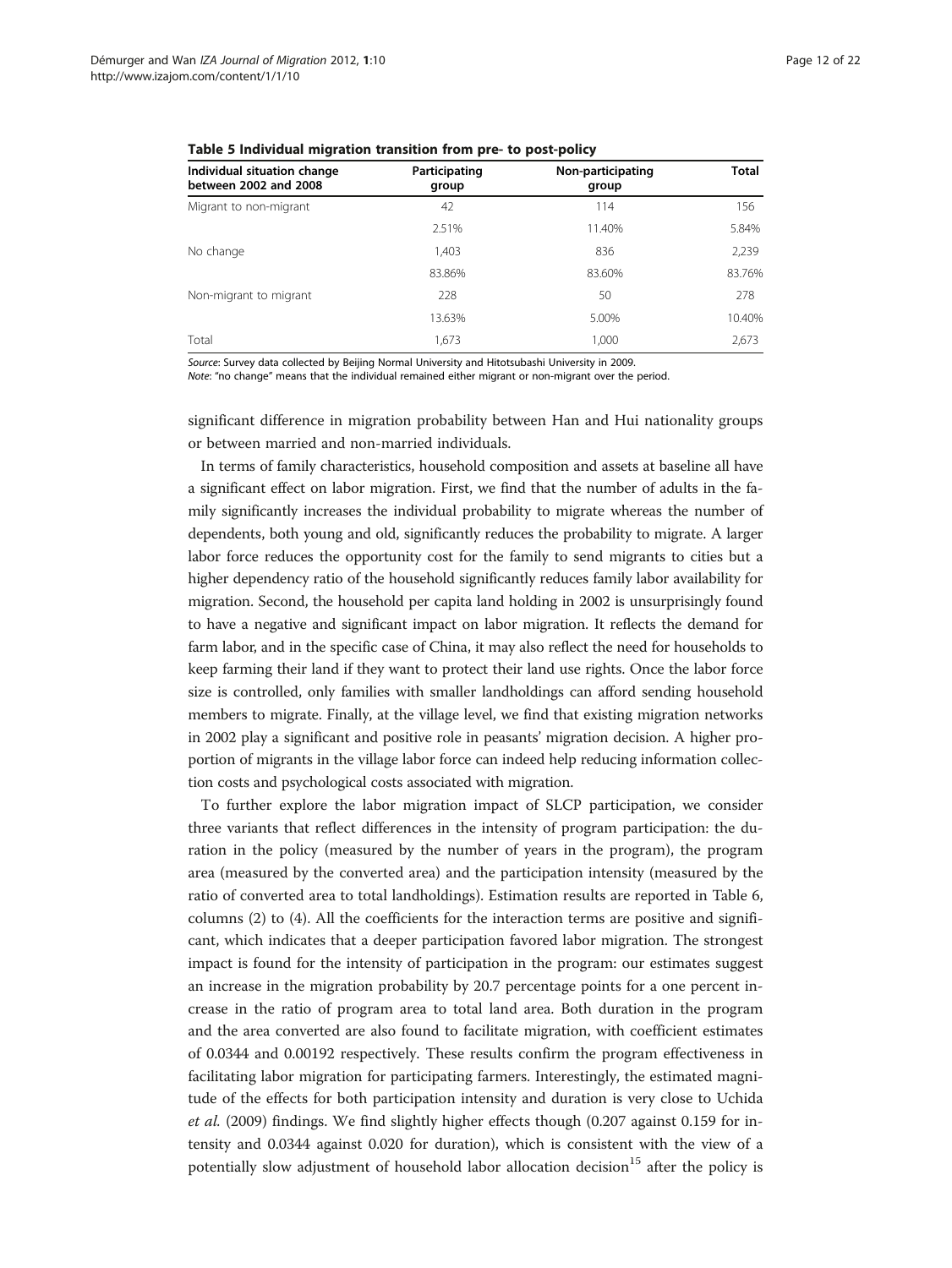#### <span id="page-12-0"></span>Table 6 SLCP impact on migration decision

|                                             | (1)                                   | (2)                                   | (3)                               | (4)                              |
|---------------------------------------------|---------------------------------------|---------------------------------------|-----------------------------------|----------------------------------|
|                                             | <b>Treatment</b>                      | <b>Duration</b>                       | Area                              | Intensity                        |
| Year                                        | $-0.0641***$ $(-4.78)$                | $-0.0468$ *** (-3.62)                 | 0.0169(1.53)                      | $-0.0168(-1.41)$                 |
| Treatment                                   | $-0.0474***$ $(-3.11)$                |                                       |                                   |                                  |
| Year x Treatment                            | $0.175***$ (10.40)                    |                                       |                                   |                                  |
| Duration                                    |                                       | $-0.00943$<br>$(-2.89)$               |                                   |                                  |
| Year x Duration                             |                                       | $0.0344***$ (9.48)                    |                                   |                                  |
| Area                                        |                                       |                                       | $-0.000902$ **<br>$(-2.37)$       |                                  |
| Year x Area                                 |                                       |                                       | $0.00192$ <sup>***</sup> (4.60)   |                                  |
| Intensity                                   |                                       |                                       |                                   | $-0.0825$ <sup>***</sup> (-3.46) |
| Year x Intensity                            |                                       |                                       |                                   | $0.207***$ (8.06)                |
| Gender (male)                               | $0.248***$ (21.72)                    | $0.248***$ (21.75)                    | $0.248$ <sup>***</sup> (21.63)    | $0.248***$ (21.69)               |
| Age (years)                                 | $0.0306***$ (10.15)                   | $0.0307***$ (10.17)                   | $0.0307***$ (10.13)               | $0.0306***$ (10.13)              |
| Age squared                                 | $-0.000530$ ***<br>$(-12.41)$         | $-0.000531$ ***<br>$(-12.42)$         | $-0.000530$ ***<br>$(-12.36)$     | $-0.000530$ ***<br>$(-12.38)$    |
| Married                                     | $-0.00445$ $(-0.18)$                  | $-0.00572$ $(-0.23)$                  | $-0.00674$ $(-0.28)$              | $-0.00504$ $(-0.21)$             |
| Hui nationality                             | 0.0175(1.35)                          | 0.0170(1.32)                          | 0.0144(1.10)                      | 0.0143(1.10)                     |
| Primary education & below                   | 0.0337(1.51)                          | 0.0344(1.54)                          | 0.0325(1.44)                      | 0.0343(1.53)                     |
| Junior middle school                        | $0.132***$ (6.23)                     | $0.133***$ (6.26)                     | $0.133***$ (6.27)                 | $0.134***$ (6.29)                |
| Number of children under 15                 | $-0.0117$ <sup>**</sup> (-2.08)       | $-0.0118$ <sup>**</sup> (-2.08)       | $-0.0110$ <sup>*</sup> $(-1.91)$  | $-0.0111$ <sup>*</sup> $(-1.95)$ |
| Number of elderly                           | $-0.0323**$ (-2.13)                   | $-0.0324$ <sup>**</sup> $(-2.15)$     | $-0.0342$ <sup>**</sup> $(-2.23)$ | $-0.0327$ ** (-2.13)             |
| Number of adults                            | $0.0183***$ (2.91)                    | $0.0184***$ (2.91)                    | $0.0192***$ (3.02)                | $0.0194***$ (3.05)               |
| Land per adult                              | $-0.000644$ <sup>*</sup><br>$(-1.71)$ | $-0.000723$ <sup>*</sup><br>$(-1.90)$ | $-0.000961$ **<br>$(-2.50)$       | $-0.000841$ **<br>$(-2.20)$      |
| % of migrants in the village<br>labor force | $0.00648$ *** (9.58)                  | $0.00640$ <sup>***</sup> (9.45)       | $0.00608***$ (8.77)               | $0.00616***$ (9.06)              |
| Lowest distance to the county<br>center     | $-0.000456$<br>$(-1.74)$              | $-0.000428$ $(-1.63)$                 | $-0.000294(-1.14)$                | $-0.000342$<br>$(-1.30)$         |
| Constant                                    | $-0.457***$ (-9.13)                   | $-0.460***$ (-9.22)                   | $-0.470***$ (-9.36)               | $-0.461$ <sup>***</sup> (-9.17)  |
| N                                           | 5,316                                 | 5,316                                 | 5,308                             | 5,316                            |
| $R^2$                                       | 0.221                                 | 0.219                                 | 0.211                             | 0.215                            |

Source: Survey data collected by Beijing Normal University and Hitotsubashi University in 2009.

Notes: The following explanatory variables are measured at baseline (2002): age, age squared, number of children under 15, number of elderly, number of adults, land per adult and percentage of migrants in the village labor force. Robust standard errors are adjusted for clustering by households. t statistics in parentheses.\*: Significant at 10%. \*\*: significant at 5%. \*\*\*: significant at 1%.

implemented. As our study covers a longer project implementation period than most previous studies, we are able to highlight the role of policy duration in strengthening the impact of the SLCP on migration. This finding confirms the importance of sustaining the policy over time since labor allocation adjustments may not be immediate but instead require a few years before being visible.

#### 3.3. Program heterogeneous effects by sub-groups

Once we have established the effectiveness of the SLCP in encouraging labor migration, an additional question arises as to which farmers are more likely to shift to migration after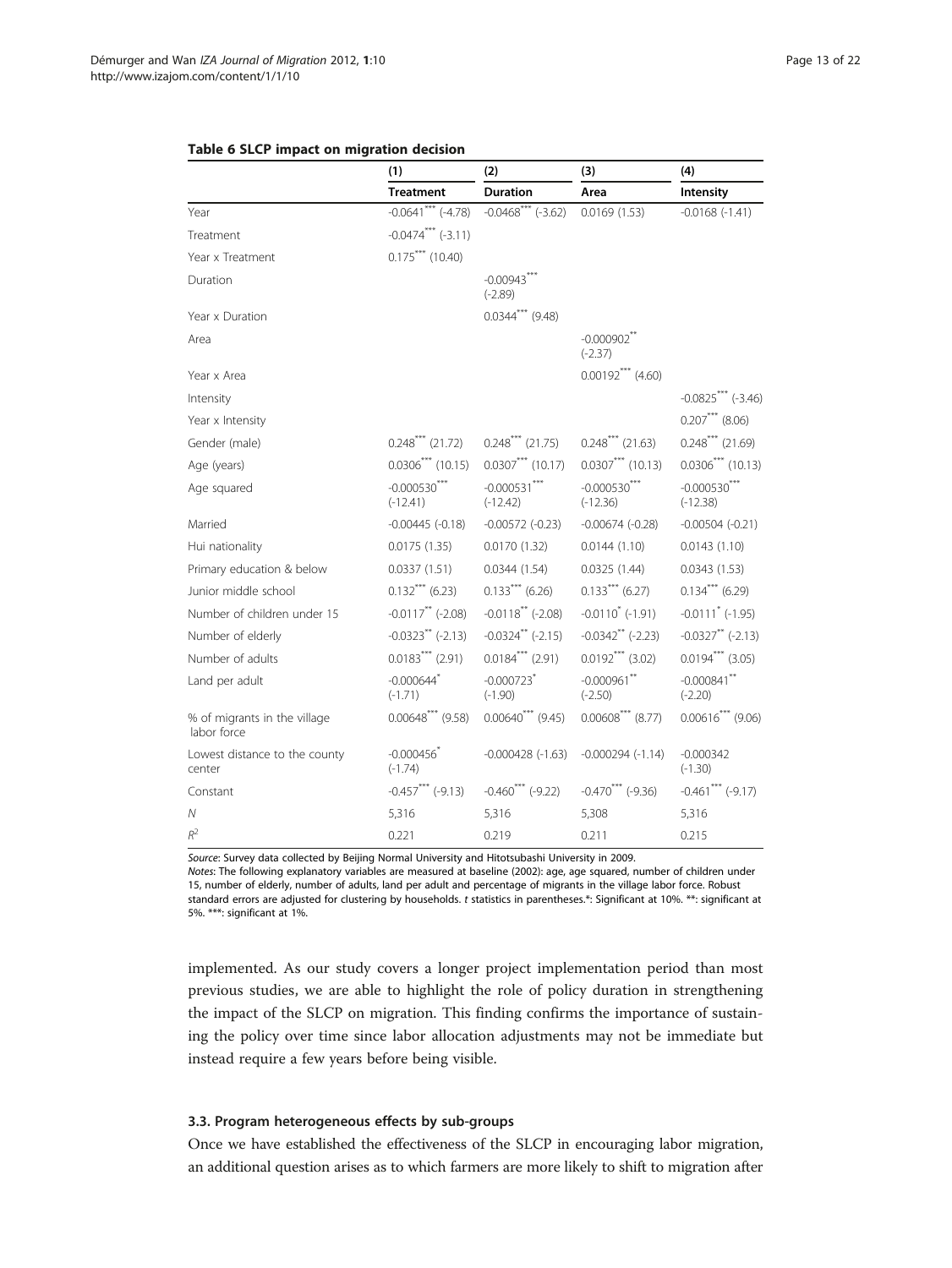the implementation of the policy. In order to assess the potential heterogeneity of the impact of the program on various groups of individuals, we consider separately five dimensions (gender, age, education, marital status and ethnicity) and re-run regressions by introducing interaction terms with the 'treatment x year' variable for each dimension. As can be seen from Tables [7](#page-14-0) and [8,](#page-16-0) we find notable differences when we stratify by age, gender and ethnicity, but no significant difference by education or marital status.

Participating in the program increases the propensity to migrate of the youngest age cohort (between 15 and 29 years) by 12.9 percentage points. The effect then becomes insignificant for the 30–39 and 40–49 age cohorts, and negative (and significant) for the 50–66 age cohort. The age pattern heterogeneity clearly follows the age profile of rural migrants in China: following the standard human capital theory, an explanation for the higher migration propensity is that young people can receive a longer return stream from their human capital investment activity. The key interesting finding here is that this age-migration pattern is being reinforced by the program, which further increases the migration propensity of the youngest.

Regarding gender differences, we find a positive responsiveness of migration to the SLCP policy significantly stronger for men than for women: male propensity to migrate increases by 13.5 percentage points thanks to the policy. Again, the gender difference that is usually observed in migration patterns is being reinforced by the policy. In this specific context, there may be many reasons to account for such a result, among them the fact that male peasants are less involved in taking care of their young children or of the elderly, both dependent groups found to negatively affect individual propensities to migrate.

An interesting result is found when stratifying the sample by ethnicity. As shown above, Hui nationality people are not likely to migrate more than Han individuals. However, Table [8](#page-16-0) shows that the impact of the SLCP is significantly stronger for Hui people than for Han people. Such heterogeneity in the SLCP impact by ethnicity suggests that different assignment rules of the program could have increased the overall impact of the program on migration. Indeed, the household participation rate was actually much smaller for the group of Hui nationality households: 56% of this group participated in the program as compared to 67% for Han households. Hence, the program seemingly favored Han households and did not fully reach ethnic minorities. Given the stronger impact of the program on Hui individual migration propensity, targeting minority groups in the program selection could have produced higher rates of migration.

#### 4. Propensity score matching analysis

In the analysis conducted in section 3, we have implicitly assumed that the Sloping Land Conversion Program had clear assignment rules that explained why some households enrolled in the program while others did not. However, if the assignment of households to the treatment and control groups is not random, then the estimation of the average treatment effect may be biased because of confounding factors. As a sensitivity analysis, we now relax the assumption of clear assignment rules and use matching method to identify a comparison group that matches the treatment group, based on the most similar observed characteristics. The matching is achieved on the probability to participate in the Sloping Land Conversion Program.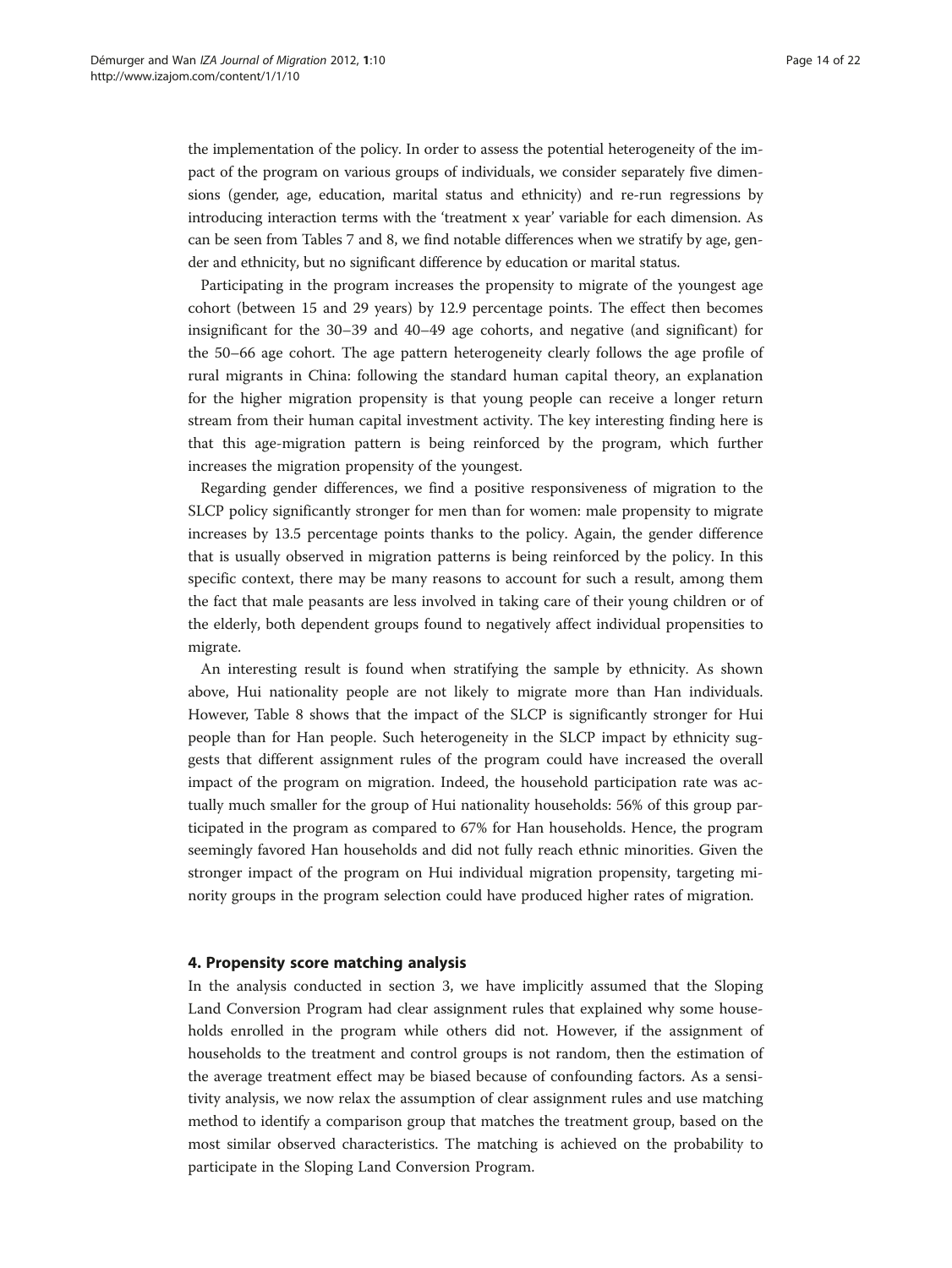|                              | Gender                        | Age                                  |                                      |                                                          |                               |
|------------------------------|-------------------------------|--------------------------------------|--------------------------------------|----------------------------------------------------------|-------------------------------|
|                              |                               | Age 15-29                            | Age 30-39                            | Age 40-49                                                | Age 50-65                     |
| Year                         | $-0.0184$ $(-1.25)$           | $-0.0330$ **<br>$(-2.45)$            | $-0.0532***$<br>$(-3.48)$            | $-0.0569$ **<br>$(-3.85)$                                | $-0.0664$ **<br>$(-4.50)$     |
| Treatment                    | $-0.0290^*$<br>$(-1.82)$      | $-0.0283$ <sup>*</sup><br>$(-1.88)$  | $-0.0337$ **<br>$(-2.06)$            | $-0.0499$ <sup>***</sup><br>$(-2.97)$                    | $-0.0583***$<br>$(-3.57)$     |
| Year x Treatment             | $0.105***$ (5.77)             | $0.135***$ (7.44)                    | $0.176***$ (9.13)                    | $0.178***$ (9.54)                                        | $0.187***$ (10.11)            |
| Male                         | $0.273***$<br>(12.76)         | $0.240$ ***<br>(21.16)               |                                      | $0.239***$ (21.16) $0.240***$ (21.15) $0.240***$ (21.17) |                               |
| Year x Treatment x Male      | $0.135***$ (4.52)             |                                      |                                      |                                                          |                               |
| Year x Male                  | $-0.0892***$<br>$(-3.77)$     |                                      |                                      |                                                          |                               |
| Treatment x Male             | $-0.0356(-1.37)$              |                                      |                                      |                                                          |                               |
| Year x Treatment x Age 15-29 |                               | $0.129***$ (3.30)                    |                                      |                                                          |                               |
| Year x Age 15-29             |                               | $-0.102***$<br>$(-3.24)$             |                                      |                                                          |                               |
| Treatment x Age 15-29        |                               | $-0.0633$ <sup>*</sup><br>$(-1.69)$  |                                      |                                                          |                               |
| Year x Treatment x Age 30-39 |                               |                                      | $-0.00896$<br>$(-0.22)$              |                                                          |                               |
| Year x Age 30-39             |                               |                                      | $-0.0472(-1.48)$                     |                                                          |                               |
| Treatment x Age 30-39        |                               |                                      | $-0.0614$ ( $-1.70$ )                |                                                          |                               |
| Year x Treatment x Age 40-49 |                               |                                      |                                      | $-0.0125(-0.33)$                                         |                               |
| Year x Age 40-49             |                               |                                      |                                      | $-0.0464$ $(-1.46)$                                      |                               |
| Treatment x Age 40-49        |                               |                                      |                                      | 0.0115(0.31)                                             |                               |
| Year x Treatment x Age 50-65 |                               |                                      |                                      |                                                          | $-0.109***$<br>$(-3.07)$      |
| Year x Age 50-65             |                               |                                      |                                      |                                                          | 0.0209(0.75)                  |
| Treatment x Age 50-65        |                               |                                      |                                      |                                                          | $0.0942$ <sup>**</sup> (2.58) |
| Age 15-29                    |                               | $0.360***$<br>(10.90)                |                                      | $0.309***$ (14.10) $0.310***$ (14.14) $0.309***$ (14.11) |                               |
| Age 30-39                    |                               | $0.201$ <sup>***</sup> (7.70)        | $0.265***$ (7.36)                    | $0.201***$ (7.69)                                        | $0.201$ <sup>***</sup> (7.69) |
| Age 40-49                    |                               | $0.0895***$<br>(3.50)                | $0.0893***$ (3.49) $0.109***$ (2.90) |                                                          | $0.0894***$ (3.49)            |
| Age 50-65                    |                               | 0.0138(0.49)                         | 0.0141(0.51)                         | 0.0139(0.50)                                             | $-0.0217(-0.57)$              |
| Age (years)                  | $0.0306***$<br>(10.16)        |                                      |                                      |                                                          |                               |
| Age squared                  | $-0.000530$ ***<br>$(-12.42)$ |                                      |                                      |                                                          |                               |
| Hui nationality              | 0.0175(1.35)                  | 0.0154(1.24)                         | 0.0170(1.37)                         | 0.0155(1.25)                                             | 0.0153(1.24)                  |
| Primary education & below    | 0.0340(1.52)                  | 0.00851(0.39)                        | 0.00757(0.34)                        | 0.00852(0.39)                                            | 0.00798(0.36)                 |
| Junior middle school         | $0.132***$ (6.22)             | $0.116***$ (5.62)                    | $0.117***$ (5.63)                    | $0.116$ <sup>***</sup> (5.63)                            | $0.116***$ (5.61)             |
| Married                      | $-0.00425$<br>$(-0.17)$       | $-0.0279$<br>$(-1.26)$               | $-0.0277$<br>$(-1.25)$               | $-0.0279$<br>$(-1.26)$                                   | $-0.0279$<br>$(-1.26)$        |
| Number of children under 15  | $-0.0117$ **<br>$(-2.09)$     | 0.00403(0.72)                        | 0.00381(0.68)                        | 0.00406(0.72)                                            | 0.00379(0.67)                 |
| Number of elderly            | $-0.0323$ **<br>$(-2.13)$     | $-0.0347$ <sup>**</sup><br>$(-2.41)$ | $-0.0353$ <sup>**</sup><br>$(-2.44)$ | $-0.0348$ **<br>$(-2.41)$                                | $-0.0351$ **<br>$(-2.43)$     |
| Number of adults             | $0.0184***$<br>(2.92)         | $-0.00345$<br>$(-0.54)$              | $-0.00358$<br>$(-0.57)$              | $-0.00343$<br>$(-0.54)$                                  | $-0.00328$<br>$(-0.52)$       |

## <span id="page-14-0"></span>Table 7 SLCP impact on migration decision by sub-group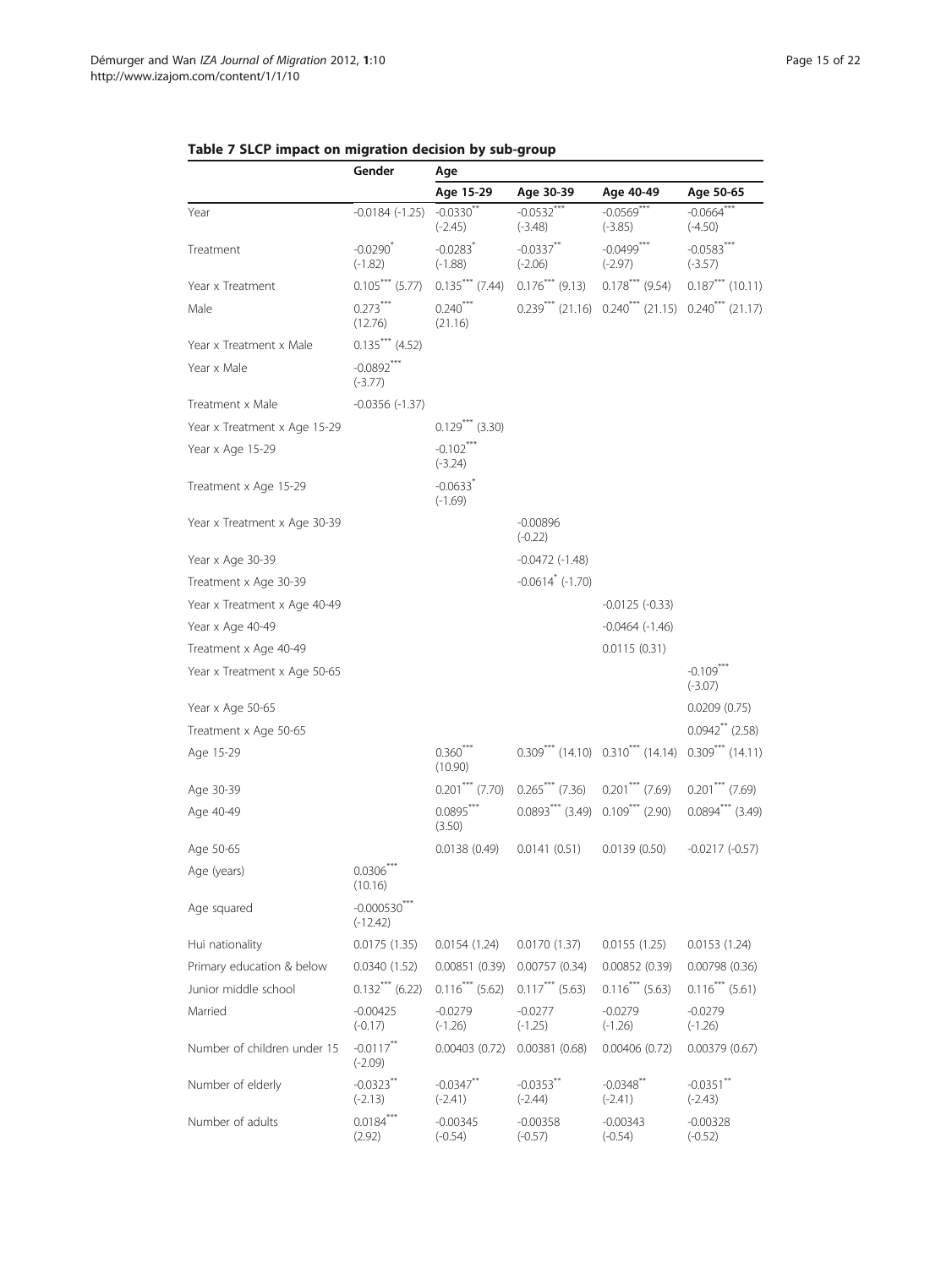| Land per adult                              | $-0.000653$ <sup>*</sup><br>$(-1.73)$ | $-0.000422$<br>$(-1.06)$ | $-0.000444$<br>$(-1.10)$ | $-0.000419$<br>$(-1.05)$ | $-0.000431$<br>$(-1.08)$ |
|---------------------------------------------|---------------------------------------|--------------------------|--------------------------|--------------------------|--------------------------|
| % of migrants in the village<br>labor force | $0.00649***$<br>(9.57)                | ***<br>0.00641<br>(9.75) | $0.00644***$<br>(9.83)   | 0.00641<br>(9.75)        | $0.00642***$<br>(9.74)   |
| Lowest distance to the county<br>center     | $-0.000453$<br>$(-1.73)$              | $-0.000432$<br>$(-1.73)$ | $-0.000419$<br>$(-1.68)$ | $-0.000432$<br>$(-1.73)$ | $-0.000432$<br>$(-1.73)$ |
| Constant                                    | $-0.470***$<br>$(-9.45)$              | $-0.216***$<br>$(-5.91)$ | $-0.216***$<br>$(-5.82)$ | $-0.204***$<br>$(-5.50)$ | $-0.196***$<br>$(-5.32)$ |
| N                                           | 5.316                                 | 5,316                    | 5.316                    | 5.316                    | 5,316                    |
| $R^2$                                       | 0.223                                 | 0.246                    | 0.247                    | 0.246                    | 0.246                    |

Table 7 SLCP impact on migration decision by sub-group (Continued)

Source: Survey data collected by Beijing Normal University and Hitotsubashi University in 2009. Notes: See Table [6](#page-12-0).

We follow the Propensity Score Matching (PSM) approach proposed by Rosenbaum and Rubin [\(1983\)](#page-20-0). We first use a logit model to estimate the propensity score for each observation in the participant and the non-participant groups; we then match individuals in the non-participating group to individuals in the participating group who have similar propensity scores; and we compare the outcome indicator between the two groups<sup>16</sup>. A key feature of the propensity score matching method is to create a randomized experiment to match the two groups. Since the characteristics of the two groups are similar, the migration difference can thus be attributed to the contribution of the program.

Before presenting the average treatment effects obtained through PSM, we have performed preliminary tests for common support and covariate balancing. As stated by Becker and Ichino [\(2002\)](#page-20-0), imposing the common support condition in the estimation of the propensity score may improve the quality of the matches used to estimate the average treatment effects. We impose the common support condition, which means that we consider only the observations whose propensity score belongs to the intersection of the supports of the propensity score of the treated and the controls. In our case, the propensity score that lies within the interval [0.37, 0.80] overlaps for both the treated and the control groups (see Figure [2](#page-17-0) for Kernel matching method). We also test the balancing characteristics for all the covariates, the basic idea of this step being to compare the situation before and after matching and to make sure there are no differences after conditioning on the propensity score.

Several matching methods have been proposed in the literature, the most widely used being the Nearest-Neighbor matching, the Radius matching, and the Kernel matching methods. Table [9](#page-17-0) presents the average treatment effect on the treated (ATT) obtained from different matching methods and different sets of parameters, together with bootstrapped standard errors. Results in this table show that the ATT is very stable across the alternative methods of matching and is significant. The measured ATT ranges from 15.76% to 16.20%, which confirms the effectiveness of the Sloping Land Conversion Program in promoting labor migration.

## 5. Conclusion

The Sloping Land Conversion Program (SLCP) implemented in China from 2000 aimed at reducing soil erosion and protecting the environment by converting crop land on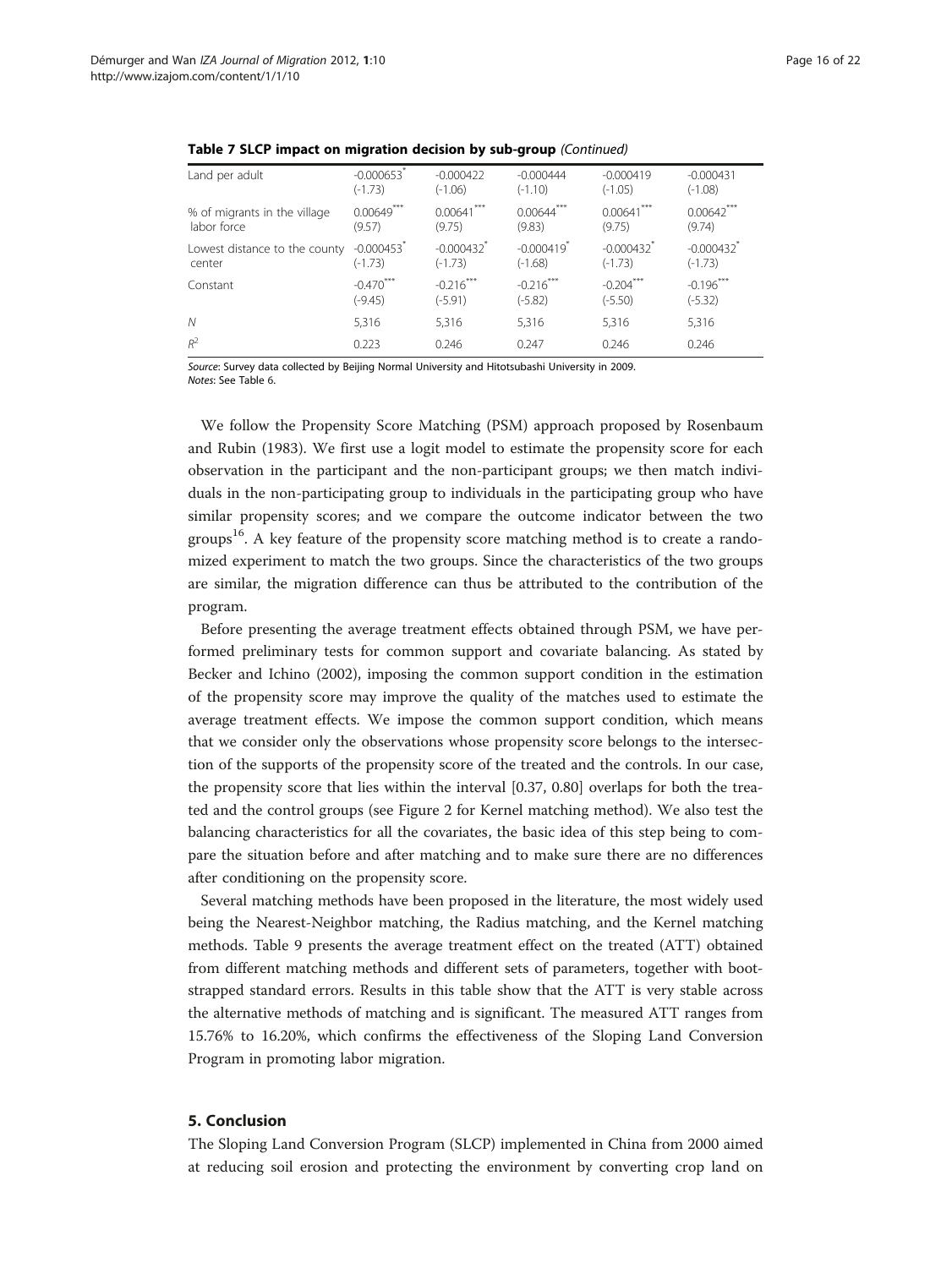|                                             | <b>Education</b>                  |                                                                   | <b>Married</b>                     | Hui                               |  |
|---------------------------------------------|-----------------------------------|-------------------------------------------------------------------|------------------------------------|-----------------------------------|--|
|                                             | Primary                           | Middle school                                                     |                                    |                                   |  |
| Year                                        | $-0.0292(-1.45)$                  | $-0.0635***$ $(-4.71)$                                            | 0.0228(0.93)                       | $-0.0575***$ (-3.33)              |  |
| Treatment                                   | $-0.0471$ <sup>**</sup> (-2.00)   | $-0.0476$ *** (-3.10)                                             | $-0.0101$ $(-0.40)$                | $-0.0735***$ (-3.62)              |  |
| Year x Treatment                            | $0.156***$ (6.15)                 | $0.174***$ (10.21)                                                | $0.153***$ (4.93)                  | $0.148***$ (7.18)                 |  |
| Year x Treatment x Primary ed.              | 0.0311(0.96)                      |                                                                   |                                    |                                   |  |
| Year x Primary ed.                          | $-0.0628$ ** (-2.46)              |                                                                   |                                    |                                   |  |
| Treatment x Primary ed.                     | 0.00204(0.07)                     |                                                                   |                                    |                                   |  |
| Year x Treatment x Middle ed.               |                                   | 0.0298(0.37)                                                      |                                    |                                   |  |
| Year x Middle ed.                           |                                   | $-0.0162$ $(-0.25)$                                               |                                    |                                   |  |
| Treatment x Middle ed.                      |                                   | 0.00411(0.10)                                                     |                                    |                                   |  |
| Year x Treatment x Married                  |                                   |                                                                   | 0.0286(0.77)                       |                                   |  |
| Year x Married                              |                                   |                                                                   | $-0.125***$ (-4.26)                |                                   |  |
| Treatment x Married                         |                                   |                                                                   | $-0.0529$ ( $-1.68$ )              |                                   |  |
| Year x Treatment x Hui                      |                                   |                                                                   |                                    | $0.0691$ ** (1.97)                |  |
| Year x Hui                                  |                                   |                                                                   |                                    | $-0.0138(-0.51)$                  |  |
| Treatment x Hui                             |                                   |                                                                   |                                    | $0.0580^*$ (1.95)                 |  |
| Male                                        | $0.248***$ (21.69)                | $0.248***$ (21.76)                                                | $0.248$ *** (21.66)                | $0.248***$ (21.72)                |  |
| Age (years)                                 | $0.0307***$ (10.19)               | $0.0306***$ (10.05)                                               | $0.0305***$ (10.13)                | $0.0308***$ (10.22)               |  |
| Age squared                                 | $-0.000532***$<br>$(-12.45)$      | $-0.000530$ ***<br>$(-12.29)$                                     | $-0.000529***$<br>$(-12.41)$       | $-0.000533$ ***<br>$(-12.47)$     |  |
| Hui nationality                             | 0.0178(1.38)                      | 0.0173(1.34)                                                      | 0.0173(1.34)                       | $-0.0308(-1.29)$                  |  |
| Primary education & below                   | $0.0542$ (1.83)                   | 0.0352(1.54)                                                      | 0.0335(1.50)                       | 0.0366(1.64)                      |  |
| Junior middle school                        | $0.133***$ (6.23)                 | $0.134***$ (6.07)                                                 | $0.133***$ (6.25)                  | $0.134***$ (6.31)                 |  |
| Married                                     | $-0.00466(-0.19)$                 | $-0.00409(-0.17)$                                                 | $0.0830^{**}$ (2.58)               | $-0.00524$ $(-0.22)$              |  |
| Number of children under 15                 | $-0.0116$ <sup>**</sup> (-2.05)   | $-0.0117***$ (-2.06)                                              | $-0.0116$ ** (-2.07)               | $-0.0131$ ** (-2.33)              |  |
| Number of elderly                           | $-0.0322$ <sup>**</sup> $(-2.13)$ | $-0.0323$ <sup>**</sup> $(-2.12)$                                 | $-0.0319$ ** (-2.10)               | $-0.0324$ <sup>**</sup> $(-2.15)$ |  |
| Number of adults                            | $0.0184***$ (2.93)                | $0.0183***$ (2.93)                                                | $0.0184***$ (2.92)                 | $0.0191***$ (3.07)                |  |
| Land per adult                              | $-0.000660$<br>$(-1.76)$          | $-0.000643$ <sup>*</sup><br>$(-1.71)$                             | $-0.000628$<br>$(-1.66)$           | $-0.000877$ **<br>$(-2.27)$       |  |
| % of migrants in the village labor<br>force | $0.00653***$ (9.68)               | $0.00647***$ (9.59)                                               | $0.00647***$ (9.58)                | $0.00711***$ (10.60)              |  |
| Lowest distance to the county<br>center     |                                   | $-0.000447$ <sup>*</sup> (-1.70) $-0.000455$ <sup>*</sup> (-1.74) | $-0.000461$ <sup>*</sup> $(-1.76)$ | $-0.000366(-1.38)$                |  |
| Constant                                    | $-0.471$ <sup>***</sup> (-9.22)   | $-0.457***$ $(-9.11)$                                             | $-0.515***$ (-10.04)               | $-0.453***$ (-9.09)               |  |
| $\mathcal N$                                | 5,316                             | 5,316                                                             | 5,316                              | 5,316                             |  |
| $R^2$                                       | 0.222                             | 0.221                                                             | 0.226                              | 0.225                             |  |

#### <span id="page-16-0"></span>Table 8 SLCP impact on migration decision by sub-group

Source: Survey data collected by Beijing Normal University and Hitotsubashi University in 2009. Notes: See Table [6](#page-12-0).

steep slopes back to forest or grassland. As a Payments for Environmental Services program, it included a monetary compensation for participating farmers, which was expected to contribute alleviating rural poverty and to favor rural restructuring.

This paper assesses the effectiveness of the policy in increasing individual labor migration probability in the case of Ningxia Hui Autonomous Region, by using a difference-in-difference (DD) approach and propensity score matching. The main findings can be summarized as follows. First, we find evidence of a positive net impact of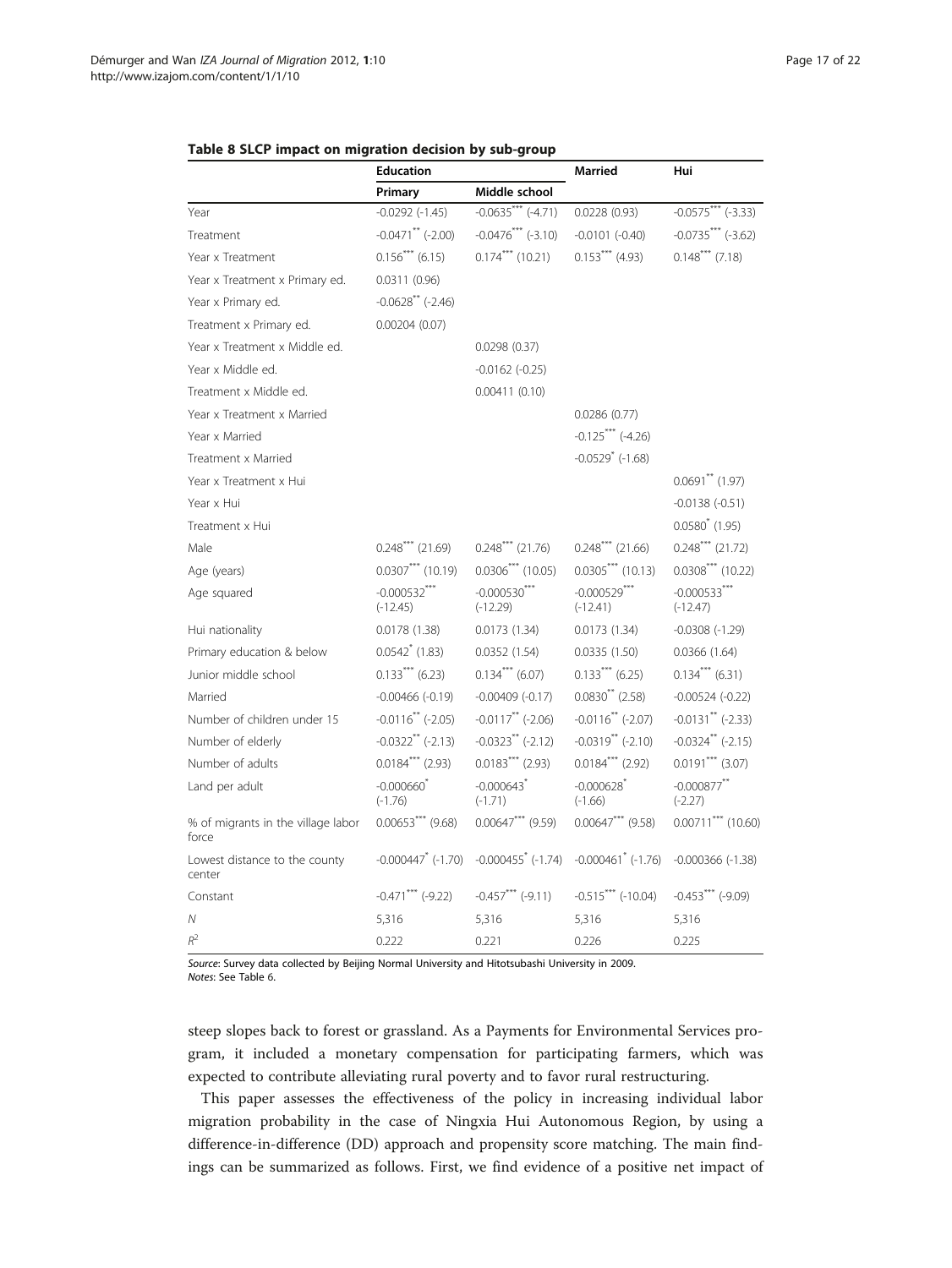<span id="page-17-0"></span>

the SLCP on rural labor migration in three poor prefecture-level cities in Ningxia Hui Autonomous Region. One may conclude from these findings that government payments have been effective in facilitating the labor exodus of the 2000s in a poor region of China not well-connected to the developed eastern part. This is particularly confirmed by the fact that participating villages were not the most migrant-sending villages prior to the policy. As a consequence, the policy seems to have been an effective tool in encouraging migration for the most remote, poorest villages. One may infer from these results that in the case of Ningxia, government payments for ecological restoration have induced a positive substitution effect for farmers that outweighed the negative income effect of the policy. In this perspective, the policy enabled poor individuals to shift to costly but higher-return activities. Second, as our study covers a longer project implementation period than most previous studies, we are able to better highlight the role of policy duration in strengthening the impact of the SLCP on migration. This is

|  |  |  | Table 9 The effect of SLCP program on migration with PSM method |  |  |
|--|--|--|-----------------------------------------------------------------|--|--|
|  |  |  |                                                                 |  |  |

| Method (parameters)                                               | Number of<br>treated | Number of<br>controls | ATT<br>coefficient | Std. Err. |
|-------------------------------------------------------------------|----------------------|-----------------------|--------------------|-----------|
| Nearest-Neighbor matching (10 neighbors; caliper<br>value: 0.001) | 3,072                | 1.996                 | 0.1619             | 0.0137    |
| Radius matching (caliper value: 0.001)                            | 3.072                | 1.996                 | $0.1602***$        | 0.0136    |
| Kernel matching (Epanechnikov kernel; bandwith: 0.06)             | 3.166                | 1.996                 | $0.1576***$        | 0.0115    |
| Kernel matching (Epanechnikov kernel; bandwith: 0.03)             | 3.166                | 1.996                 | $0.1607***$        | 0.0116    |
| Kernel matching (Gaussian kernel; bandwith: 0.01)                 | 3.166                | 1.996                 | 0.1620             | 0.0115    |

Source: Survey data collected by Beijing Normal University and Hitotsubashi University in 2009.

Notes: Standard errors for the matching estimates are bootstrapped standard errors using 100 replicates. The propensity score is estimated using a logit of treatment status on individual characteristics (gender, initial age, marital status, years of education, local cadre status), initial household and village characteristics (household size, number of elderly, migration network), and a number of interaction terms. A common support is imposed for each matching method by dropping 5 percent of the treatment observations at which the score density of the control observations is the lowest. \*\*\*: significant at 1%.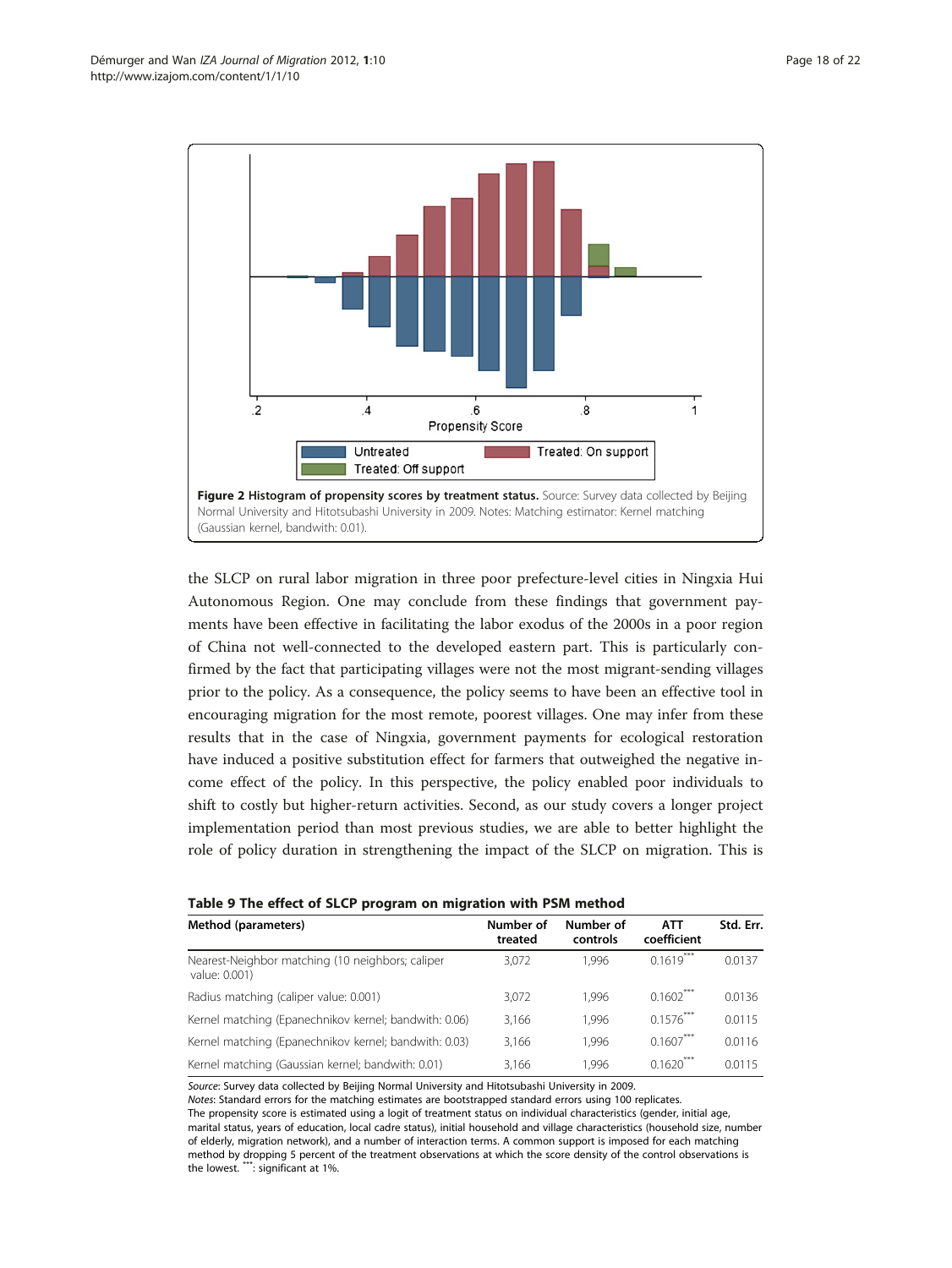also an interesting finding since it emphasizes the importance of the time dimension in assessing the impact of the policy: a compensation policy can be an effective tool in favoring labor reallocation in rural remote places towards migration, but it must be sustained over time to ensure a longer-term impact on migration because reallocation may not be straightforward. Third, we find a larger impact of the program for young, male and Hui people. Our finding of a stronger impact of the policy on Hui nationality people points to an additional (and potentially unintended) outcome of the policy in facilitating migration for ethnic groups which are not the most likely to migrate otherwise. As minority groups of individuals are usually poorer, more remote and lack access to formal credit or insurance markets, these results may also be interpreted as indirectly pointing to the importance of financial constraints in migration decision.

Although our results suggest that the Sloping Land Conversion Program has been effective in encouraging rural activity diversification, its effective contribution to rural poverty alleviation is not straightforward and depends on many economic and institutional factors. Among other channels, the SLCP impact on poverty alleviation depends on how the labor reallocation within households has been accompanied by transfers from migrants to the left-behinds. In the absence of adequate income and transfer data, we could not test for this. Moreover, the long-term sustainability of policies encouraging migration is not guaranteed given the huge institutional barriers that still limit the access of rural migrants to urban residency.

#### 6. Endnotes

<sup>1</sup>The English direct translation of the Chinese official program name (tuigeng huanlin huancao) is "Conversion of Cropland to Forests and Grassland". The program is also known as "Grain-for-Green" Program (Uchida et al. [2009](#page-20-0)).

 $2$ The program has been extensively described in the literature. For an up-to-date description, see Yin and Yin ([2010](#page-20-0)).

<sup>3</sup>In August 2007, the General Office of the State Council issued a "Circular on improvement of the Sloping Land Conversion Program", which is regarded as a critical turning point of the program. The new policy adjusted the main planning of the SLCP and the work priorities were shifted from converting large-scale new land to consolidating the existing achievement, hence a shift from quantity extension to forest quality improvement. The program was extended for another 2–8 years with different conservation payments (Chen et al. [2009\)](#page-20-0).

<sup>4</sup>The compensation scheme is described below. It has also evolved over time.

<sup>5</sup>Besides the English-language literature reviewed here, there is also a Chineselanguage literature that exhibits similar ambiguity.

<sup>6</sup>Zhang et al. ([2008](#page-21-0)) provide a detailed description of the program implementation in Ningxia up to the year 2005. The fundamentals follow the national guidelines.

 $7$ The grain subsidy has been given to farmers only during the first years of implementation of the program.

<sup>8</sup>Migration and other types of off-farm employment are typical ways to reduce income risk both by diversifying income sources and because these sources of income may be less risky than agricultural income that is highly sensitive to harvest failures and price variations (Taylor and Martin [2001](#page-20-0)).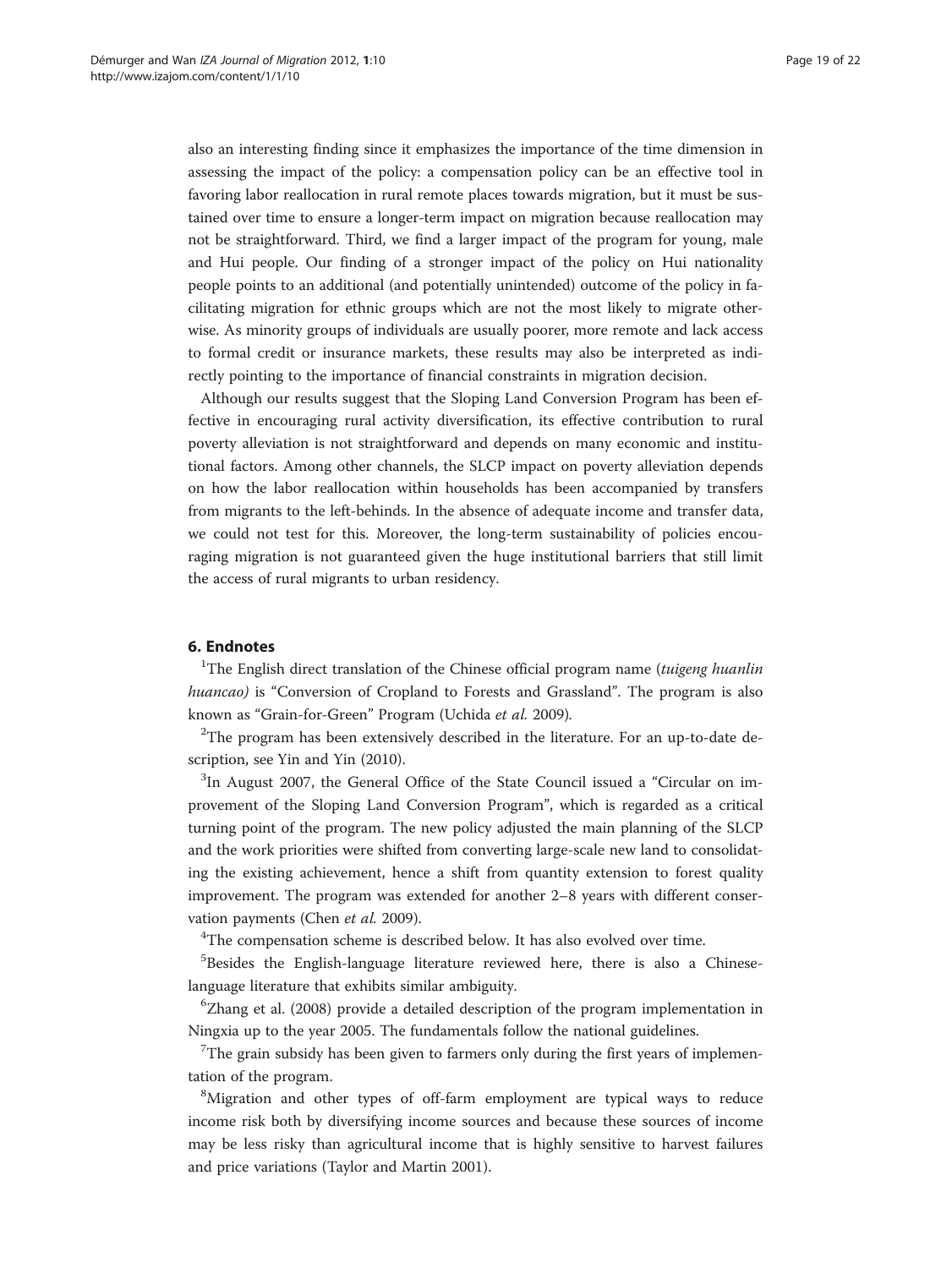<span id="page-19-0"></span> $9$ We chose to keep the households who converted land in 2002 as we may confidently expect at least a few months lag between entering the program and adapting migration behavior. Nevertheless, excluding households who entered the program in 2002 does not change our key results.

 $10$ Still, one may argue that one quarter of the participating respondents did not answer having no or limited choice to participate and that this may affect our results. In the empirical analysis, we use a matching approach as a sensitivity analysis, which allows us to partly account for this issue. The matching method aims at constructing a statistical comparison group based on a model of the probability of participating, using observed characteristics. Even if the policy is not fully exogenous to households, we believe that the assumption of conditional independence holds since SLCP participation criteria have been largely based on observable land characteristics.

<sup>11</sup>Imposing a three-month duration does not change the results, except that it reduces the share of migrants by 2.5 percentage points on average (see Table [3\)](#page-8-0).

 $12$ One *mu* is equal to 0.067 hectare.

 $13$ The significant estimates for age and age squared indicate that migration participation increases with age up to a threshold level of about 29 years old (in 2002).

<sup>14</sup>The reference group for education level is "above 9-year compulsory education". Regarding education, its role in rural migration in China has been found ambiguous in the literature (Zhao [2005](#page-21-0)). In particular, there is evidence that better educated individuals tend to choose local off-farm work over migration, which could also explain that more educated persons are less likely to migrate than junior-school-educated persons in our sample.

 $15$ Two differences between Uchida et al. ([2009](#page-20-0)) analysis and our analysis are worth emphasizing here. First, their analysis is based on (post-program) data for the year 2004, which is rather early in the period of implementation. Second, they do not specifically focus on labor migration, and more generally look at off-farm work, which also includes local wage work and self-employment.

 $16$ <sup>16</sup>The empirical implementation is made using the Stata programs developed by Leuven and Sianesi [\(2003\)](#page-20-0).

#### Competing interests

The IZA Journal of Migration is committed to the IZA Guiding Principles of Research Integrity. The authors declare that they have observed these principles.

#### Acknowledgement

We thank Li Shi (Beijing Normal University) and Hiroshi Sato (Hitotsubashi University) for giving us access to the data. The data collection has been financially supported by JSPS Grant for Scientific Research No.18203018 and No.21330065, Heiwa Nakajima Foundation, Research Unit for Statistical and Empirical Analysis in Social Sciences (G-COE Hi-Stat), and Hitotsubashi University. We are grateful to an anonymous referee for useful suggestions. We are also thankful to participants at the International Workshop on Migration and Development in Lille November 2011 and the EALE Annual Conference in Bonn September 2012. Responsible editor: Amelie Constant.

#### Author details

<sup>1</sup>Université de Lyon, Lyon F-69003, France. <sup>2</sup>CNRS, GATE Lyon Saint-Etienne, 93 Chemin des Mouilles, Ecully F-69130, France. <sup>3</sup>Institute of Social Development, Academy of Macroeconomic Research, National Development and Reform Commission, Beijing, China.

Received: 29 August 2012 Accepted: 5 December 2012 Published: 27 December 2012

#### References

Ahearn M, El-Osta H, Dewbre J (2006) The Impact of Coupled And Decoupled Government Subsidies on Off-Farm Labor Participation of U.S. Farm Operators. Am J Agric Econ 88(2):393–408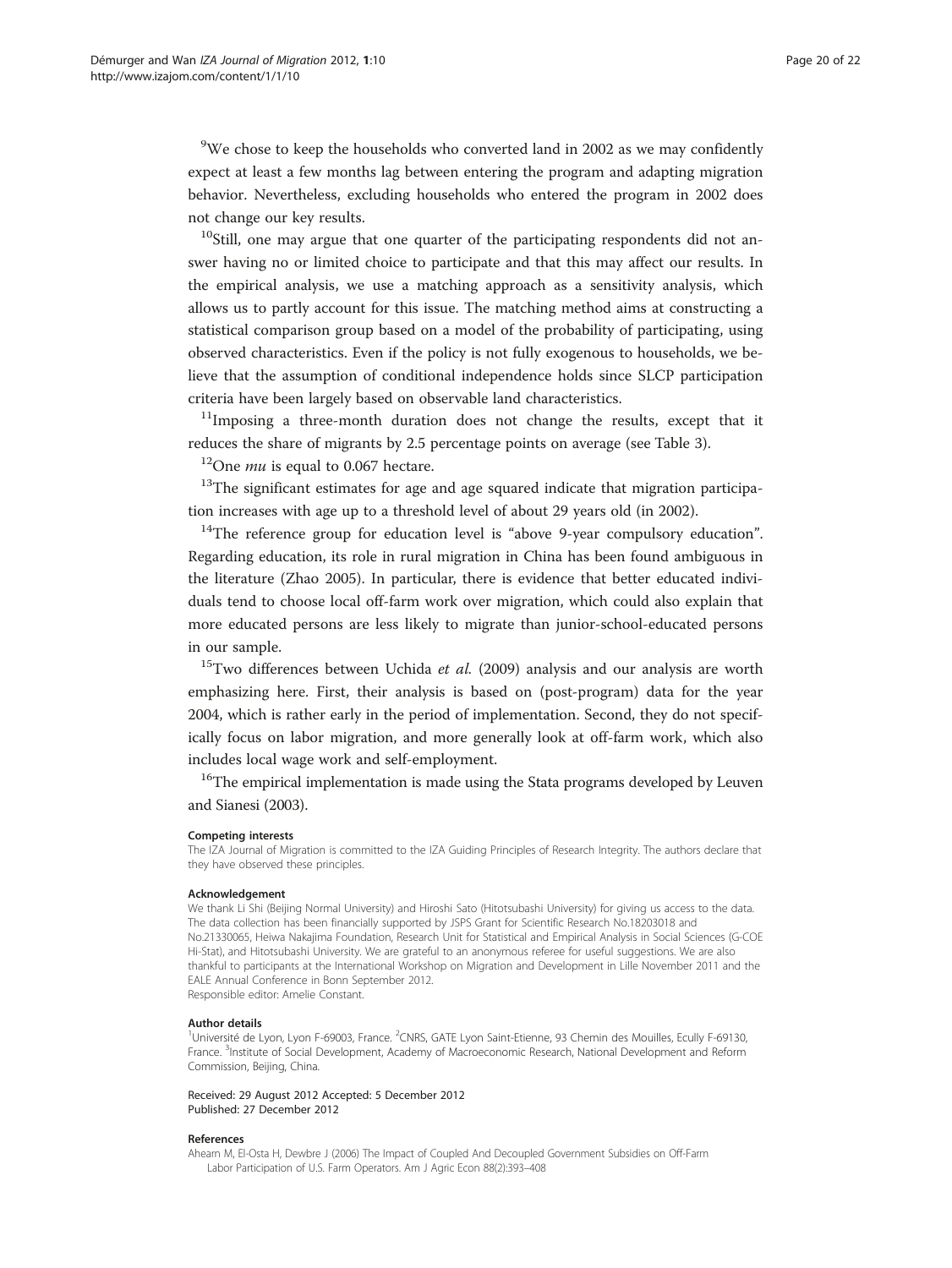<span id="page-20-0"></span>Alix-Garcia J, De Janvry A, Sadoulet E (2005) A Tale of Two Communities: Explaining Deforestation in Mexico. World Dev 33:219-235

Angrist JD, Pischke JS (2008) Mostly Harmless Econometrics: An Empiricists Companion. Princeton University Press, Princeton

Asquith NM, Vargas MT, Wunder S (2008) Selling Two Environmental Services: In-Kind Payments for Bird Habitat and Watershed Protection in Los Negros, Bolivia. Ecol Econ 65(4):675–684

Becker SO, Ichino A (2002) Estimation of Average Treatment Effects Based on Propensity Scores. Stata J 2(4):358–377 Bennett MT, Xu J (2008) China's Sloping Land Conversion Program: Institutional Innovation or Business as Usual? Ecol Econ 65(4):699–711

Chen X, Lupi F, He G, Ouyang Z, Liu J (2009) Factors Affecting Land Reconversion Plans Following a Payment for Ecosystem Service Program. Biol Conserv 142(8):1740–1747

China National Forestry Economics and Development Research Center (2008) A Report for Monitoring and Assessment of the Socio-Economic Impacts of China's Key Forestry Programs 2006. China Forestry Publishing House

Cooper JC, Osborn T (1998) The Effect of Rental Rates on The Extension of Conservation Reserve Program Contracts. Am J Agric Econ 80:184–194

Démurger S, Xu H (2011) Return Migrants: The Rise of New Entrepreneurs in Rural China. World Dev 39(10):1847–1861 Dobbs TL, Pretty J (2008) Case Study of Agri-Environmental Payments: The United Kingdom. Ecol Econ 65(4):765–775 El-Osta H, Mishra A, Ahearn M (2004) Labor Supply by Farm Operators under "Decoupled" Farm Program Payments. Rev Econ Househ 2(4):367–385

Engel S, Pagiola S, Wunder S (2008) Designing payments for environmental services in theory and practice: An overview of the issues. Ecol Econ 65(4):663–674

Evenson R (1978) Time Allocation in Rural Philippine Households. Am J Agric Econ 60:302–322

Ferraro PJ, Kiss A (2002) Direct Payments to Conserve Biodiversity. Science 298:1718–1719

Groom B, Grosjean P, Kontoleon A, Swanson T, Zhang S (2010) Relaxing Rural Constraints: A 'Win-Win' Policy for Poverty and Environment In China? Oxf Econ Pap 62(1):132–156

Key N, Roberts M, O'Donoghue E (2006) Risk and Farm Operator Labour Supply. Appl Econ 38(5):573–586 Leuven E, Sianesi B (2003) PSMATCH2: Stata Module to Perform Full Mahalanobis and Propensity Score Matching,

Common Support Graphing, and Covariate Imbalance Testing.<http://ideas.repec.org/c/boc/bocode/s432001.html> Liu JG, Li SX, Ouyang ZY, Tam C, Chen X (2008) Ecological and Socioeconomic Effects of China's Policies for Ecosystem

Service. Proc Natl Acad Sci U S A 105:9477–9482 Mapemba L, Epplin F, Taliaferro C, Huhnke R (2007) Biorefinery Feedstock Production on Conservation Reserve Program Land. Rev Agric Econ 29:227–246

Munoz-Pina C, Guevara A, Torres JM, Braña J (2008) Paying for the Hydrological Services of Mexico's Forests: Analysis, Negotiations and Results. Ecol Econ 65:725–736

Pagiola S, Landell-Mills N, Bishop J (2002) Market-Based Mechanisms for Forest Conservation and Development. UK, Earthscan Publications Ltd, London

Pagiola S, Arcenas A, Platais G (2005) Can Payments for Environmental Services Help Reduce Poverty? An Exploration of the Issues and Evidence to Date From Latin America. World Dev 33(2):237–253

Resosudarmo BP, Thorbecke E (1996) The Impact of Environmental Policies on Household Incomes for Different Socio-Economic Classes: The Case of Air Pollutants in Indonesia. Ecol Econ 17(2):83–94

Ribaudo MO, Hoag DL, Smith ME, Heimlich R (2001) Environmental Indices and the Politics of the Conservation Reserve Program. Ecol Indic 1:11–20

Rosenbaum P, Rubin D (1983) The Central Role of the Propensity Score in Observational Studies for Causal Effects. Biometrika 70:41–55

Stark O, Taylor JE (1991) Migration Incentives, Migration Types: The Role of Relative Deprivation. Econ J 101:1163–1178 Statistical Bureau of Ningxia Hui Autonomous Region (2011) Ningxia Statistical Yearbook 2011. China Statistics Press Tao R, Xu Z, Xu J (2004) Grain for Green Project, Grain Policy and Sustainable Development. Soc Sci Chin 6(11):25–38 Taylor JE, Martin PL (2001) Human capital: Migration and rural population change. In: Rausser GC, Gardner B (eds)

Handbook of Agricultural Economics. North-Holland, Amsterdam

Uchida E, Xu J, Rozelle S (2005) Grain for Green: Cost-Effectiveness and Sustainability of China's Conservation Set-Aside Program. Land Econ 81:247–264

Uchida E, Xu J, Xu Z, Rozelle S (2007) Are the Poor Benefiting from China's Conservation Set-Aside Program? Environ Dev Econ 12:593–620

Uchida E, Rozelle S, Xu J (2009) Conservation Payments, Liquidity Constraints and Off-Farm Labor: Impact of the Grain for Green Program on Rural Households in China. Am J Agric Econ 91(1):70–86

Weyerhaeuser H, Wilkes A, Kahrl F (2005) Local Impacts and Responses to Regional Forest Conservation and Rehabilitation Programs in China's Northwest Yunnan Province. Agr Syst 85:234–253

Wunder S (2007) The Efficiency of Payments for Environmental Services in Tropical Conservation. Conserv Biol 21:48–58 Xu J, Bennett MT, Tao R, Xu J (2004a) China's Sloping Land Conversion Program Four Years on Current Situation,

Pending Issues. Int For Rev 6(3–4):317–326

Xu J, Tao R, Xu Z (2004b) Sloping Land Conversion Program: Cost-Effectiveness, Structural Effect and Economic Sustainability. Chin Econ Q 4(1):139–161

Xu J, Yin R, Li Z, Liu C (2006) China's Ecological Rehabilitation: Unprecedented Efforts, Dramatic Impacts, and Requisite Policies. Ecol Econ 57:595–607

Xu J, Tao R, Xu Z, Bennett MT (2010) China's Sloping Land Conversion Program: Does Expansion Equal Success? Land Econ 86(2):219–244

Yao S, Guo Y, Huo X (2010) An Empirical Analysis of the Effects of China's Land Conversion Program on Farmers' Income Growth and Labor Transfer. Environ Manage 45(3):502–512

Yin R (2009) An Integrated Assessment of China's Ecological Restoration Programs. Springer, Netherlands

Yin R, Yin G (2010) China's Primary Programs of Terrestrial Ecosystem Restoration: Initiation, Implementation, and Challenges. Environ Manage 45(3):429–441